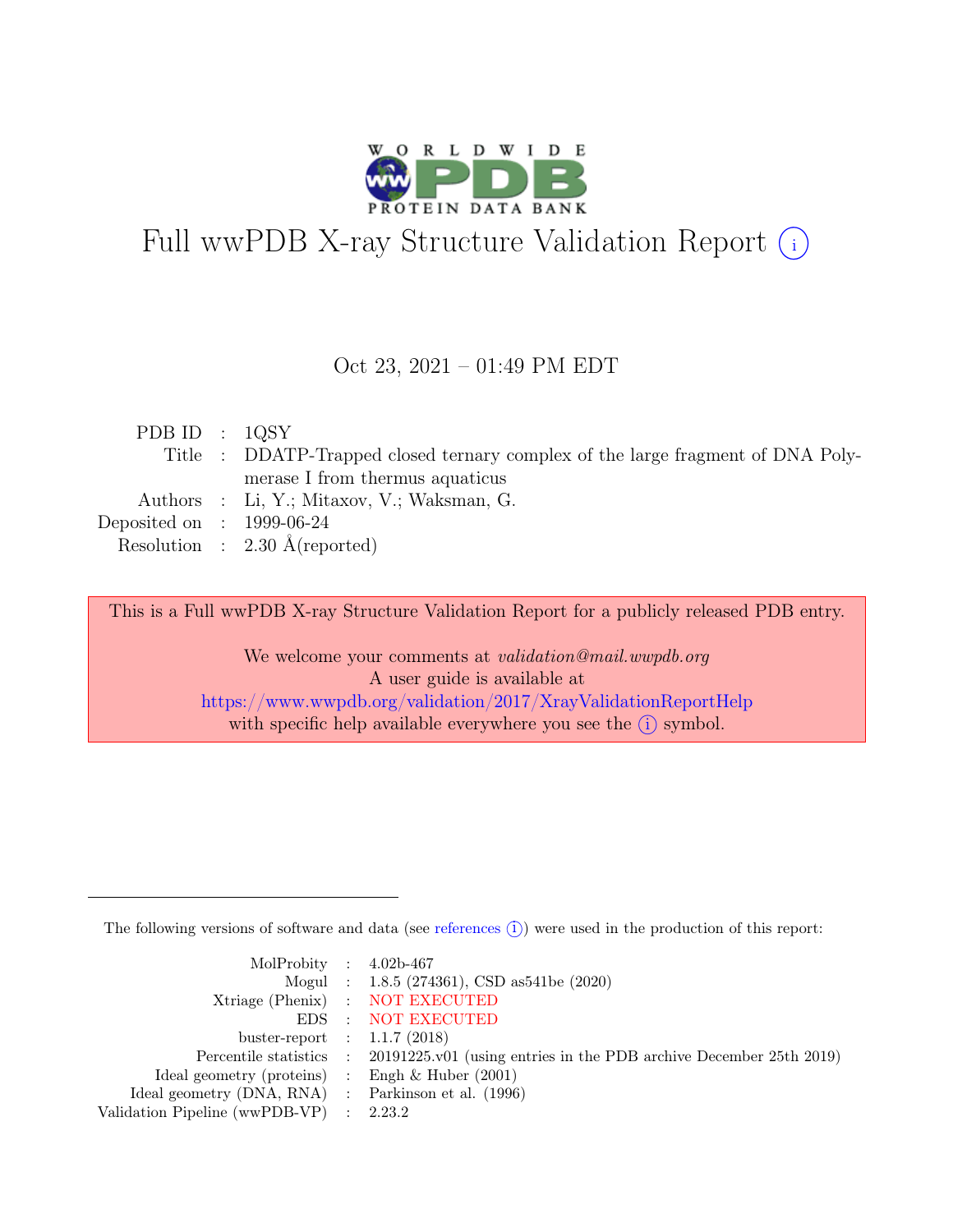# 1 Overall quality at a glance  $(i)$

The following experimental techniques were used to determine the structure: X-RAY DIFFRACTION

The reported resolution of this entry is 2.30 Å.

Percentile scores (ranging between 0-100) for global validation metrics of the entry are shown in the following graphic. The table shows the number of entries on which the scores are based.



| Metric.               | Whole archive        | Similar resolution                                                  |
|-----------------------|----------------------|---------------------------------------------------------------------|
|                       | $(\#\text{Entries})$ | $(\# \text{Entries}, \text{ resolution range}(\text{\AA})^{\circ})$ |
| Clashscore            | 141614               | $5643(2.30-2.30)$                                                   |
| Ramachandran outliers | 138981               | $5575(2.30-2.30)$                                                   |
| Sidechain outliers    | 138945               | $5575(2.30-2.30)$                                                   |

The table below summarises the geometric issues observed across the polymeric chains and their fit to the electron density. The red, orange, yellow and green segments of the lower bar indicate the fraction of residues that contain outliers for  $\geq$ =3, 2, 1 and 0 types of geometric quality criteria respectively. A grey segment represents the fraction of residues that are not modelled. The numeric value for each fraction is indicated below the corresponding segment, with a dot representing fractions  $\epsilon = 5\%$ 

Note EDS was not executed.

|  | $\text{Mol}$   Chain   Length |     | Quality of chain |     |     |
|--|-------------------------------|-----|------------------|-----|-----|
|  | 19                            | 8%  | 75%              |     | 17% |
|  |                               | 29% |                  | 71% |     |
|  | 539                           |     | 59%              | 38% |     |

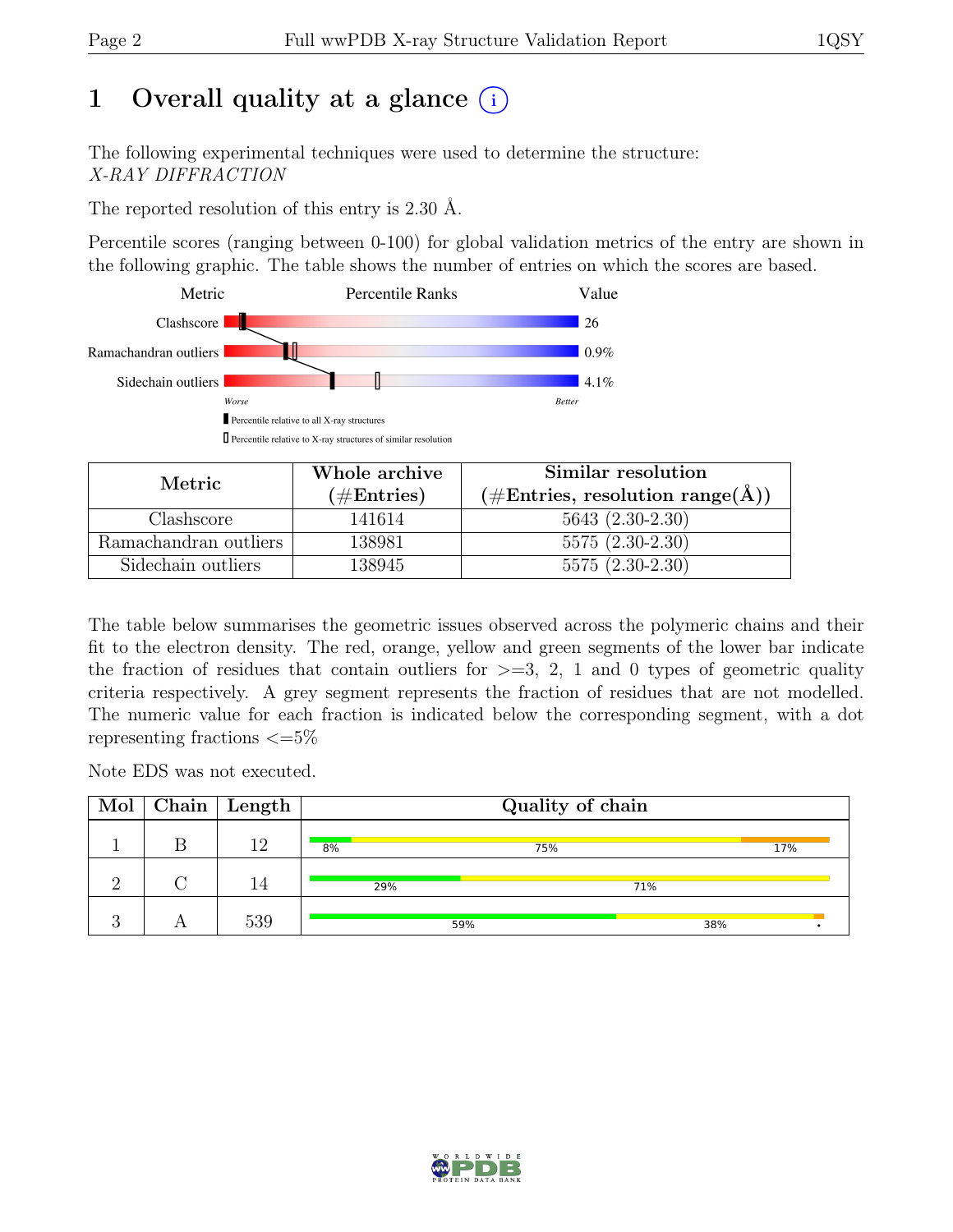# 2 Entry composition (i)

There are 6 unique types of molecules in this entry. The entry contains 4893 atoms, of which 0 are hydrogens and 0 are deuteriums.

In the tables below, the ZeroOcc column contains the number of atoms modelled with zero occupancy, the AltConf column contains the number of residues with at least one atom in alternate conformation and the Trace column contains the number of residues modelled with at most 2 atoms.

• Molecule 1 is a DNA chain called 5'-D(\*GP\*AP\*CP\*CP\*AP\*CP\*GP\*GP\*CP\*GP\*CP\*(2  $DA)$ )-3'.

| Mol | Chain Residues |                       |           | Atoms                   |  | $ZeroOcc \mid AltConf \mid Trace$ |  |
|-----|----------------|-----------------------|-----------|-------------------------|--|-----------------------------------|--|
|     | 12             | $\text{Total}$<br>242 | 115 50 66 | $\mathbf C = \mathbf N$ |  |                                   |  |

• Molecule 2 is a DNA chain called 5'-D(\*AP\*TP\*TP\*GP\*CP\*GP\*CP\*CP\*TP\*P\*GP\*GP\*  $TP*C$ -3'.

| Mol | Chain   Residues |       |                                                                | Atoms               |  | $ZeroOcc \mid AltConf \mid Trace$ |  |
|-----|------------------|-------|----------------------------------------------------------------|---------------------|--|-----------------------------------|--|
|     |                  | Total | $\left( \begin{array}{ccc} 1 & 1 \\ 1 & 1 \end{array} \right)$ | - N<br>136 50 85 13 |  |                                   |  |

• Molecule 3 is a protein called DNA POLYMERASE I.

| Mol | Chain Residues |                      |      | $\rm{Atoms}$ |     |  | $\text{ZeroOcc}$   AltConf   Trace |  |
|-----|----------------|----------------------|------|--------------|-----|--|------------------------------------|--|
|     | 539            | <b>Total</b><br>4180 | 2669 | 746          | 752 |  |                                    |  |

There is a discrepancy between the modelled and reference sequences:

|     | Chain   Residue   Modelled   Actual | Comment                                    | <b>Reference</b> |
|-----|-------------------------------------|--------------------------------------------|------------------|
| 348 | GLU                                 | $\pm$ engineered mutation $\pm$ UNP P19821 |                  |

• Molecule 4 is MAGNESIUM ION (three-letter code: MG) (formula: Mg).

|  | Mol   Chain   Residues | <b>Atoms</b> | ZeroOcc   AltConf |  |
|--|------------------------|--------------|-------------------|--|
|  |                        | Total        |                   |  |

• Molecule 5 is 2',3'-dideoxyadenosine triphosphate (three-letter code: DDS) (formula:  $C_{10}H_{16}N_5O_{11}P_3$ .

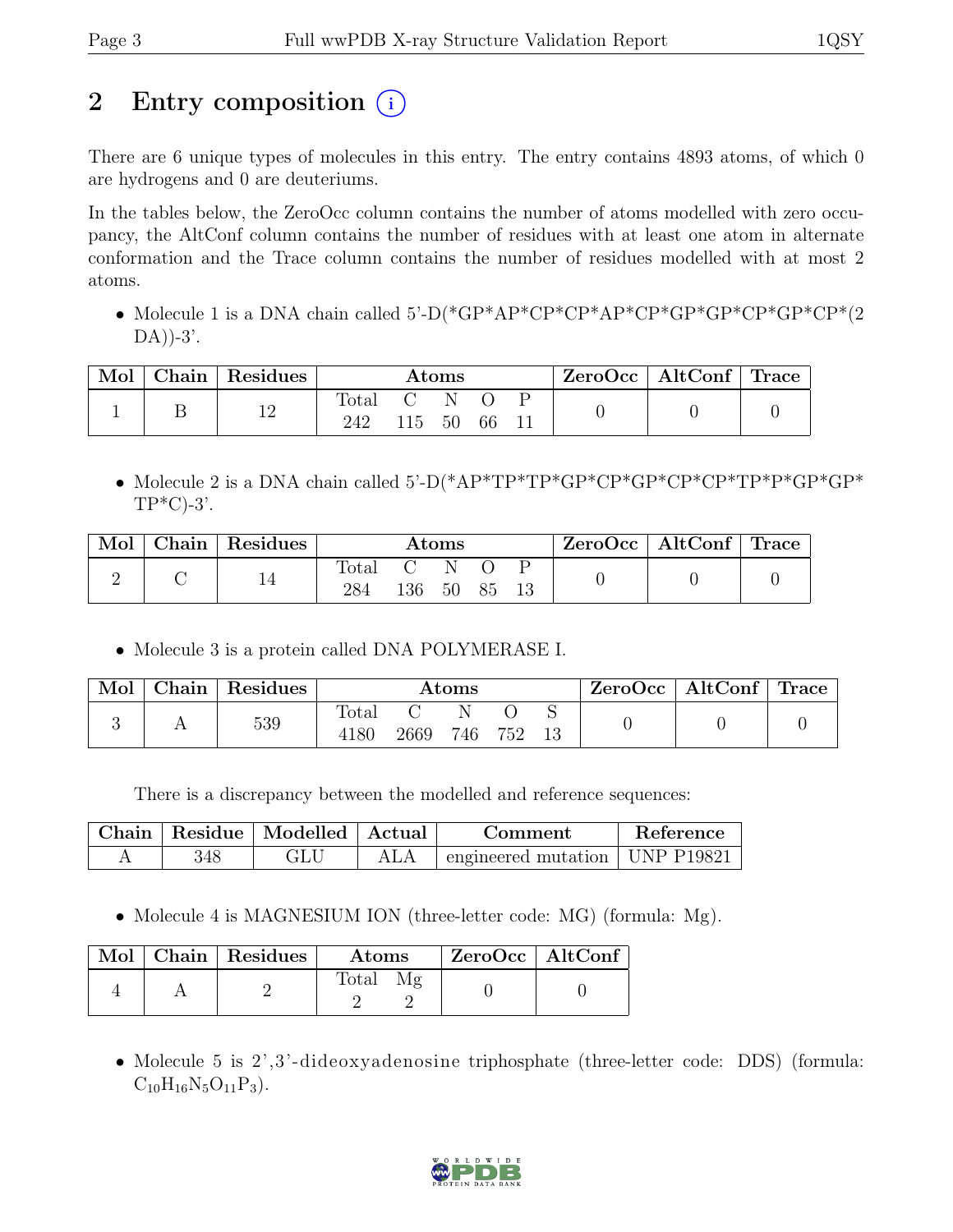

| Mol | Chain   $\overline{\text{Residues}}$ | Atoms     |  |              | $ZeroOcc \   \$ AltConf |  |  |
|-----|--------------------------------------|-----------|--|--------------|-------------------------|--|--|
|     |                                      | Total C N |  | $\mathbf{h}$ |                         |  |  |

 $\bullet\,$  Molecule 6 is water.

|           | Mol   Chain   Residues | Atoms                                     | $ZeroOcc \mid AltConf \mid$ |
|-----------|------------------------|-------------------------------------------|-----------------------------|
| B         |                        | Total O<br>11<br>11                       |                             |
| $\bigcap$ | 12                     | Total O<br>12<br>12                       |                             |
|           | 133                    | Total<br>$\left($ $\right)$<br>133<br>133 |                             |

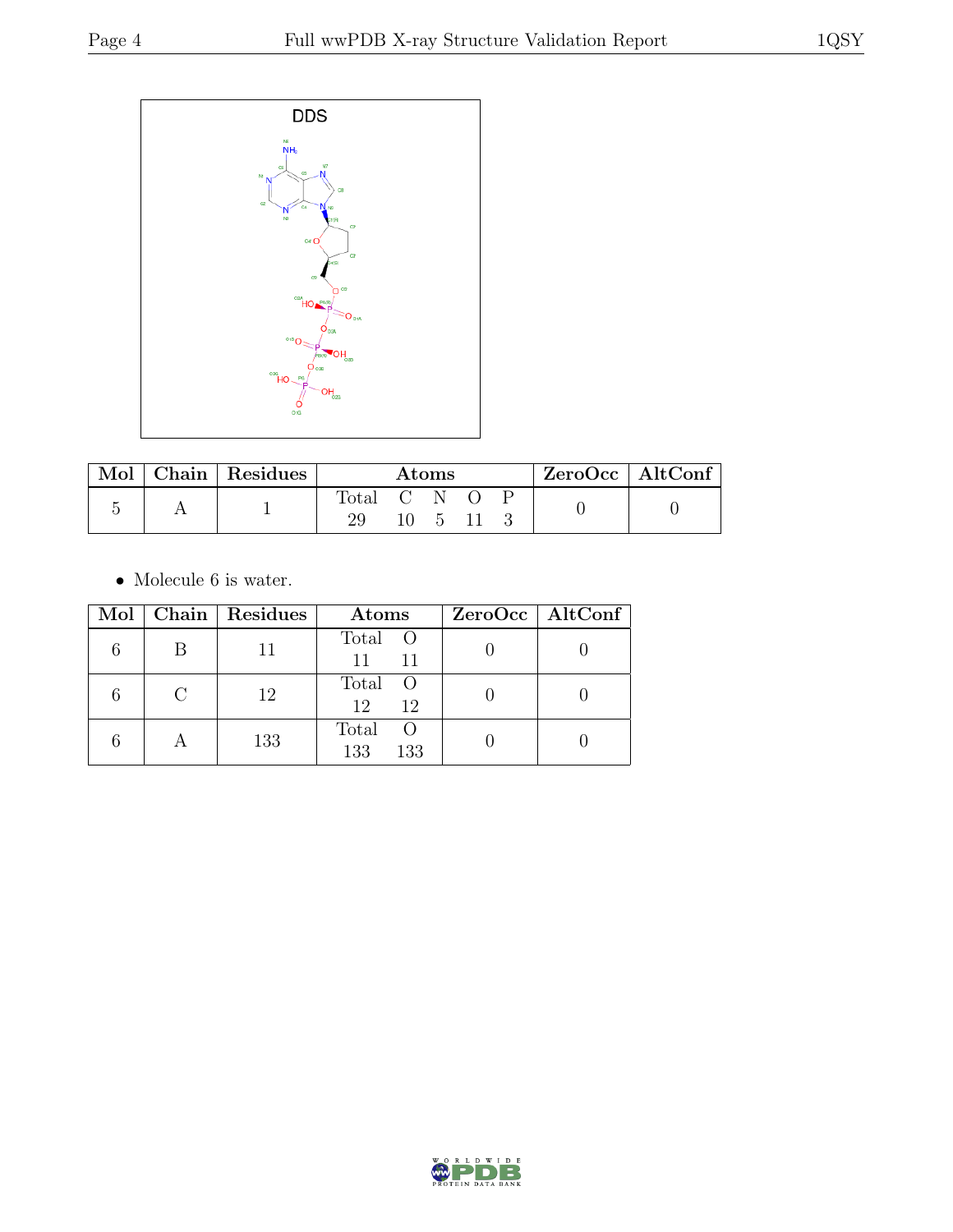# 3 Residue-property plots  $(i)$

These plots are drawn for all protein, RNA, DNA and oligosaccharide chains in the entry. The first graphic for a chain summarises the proportions of the various outlier classes displayed in the second graphic. The second graphic shows the sequence view annotated by issues in geometry. Residues are color-coded according to the number of geometric quality criteria for which they contain at least one outlier: green  $= 0$ , yellow  $= 1$ , orange  $= 2$  and red  $= 3$  or more. Stretches of 2 or more consecutive residues without any outlier are shown as a green connector. Residues present in the sample, but not in the model, are shown in grey.

Note EDS was not executed.

• Molecule 1: 5'-D(\*GP\*AP\*CP\*CP\*AP\*CP\*GP\*GP\*CP\*GP\*CP\*(2DA))-3'

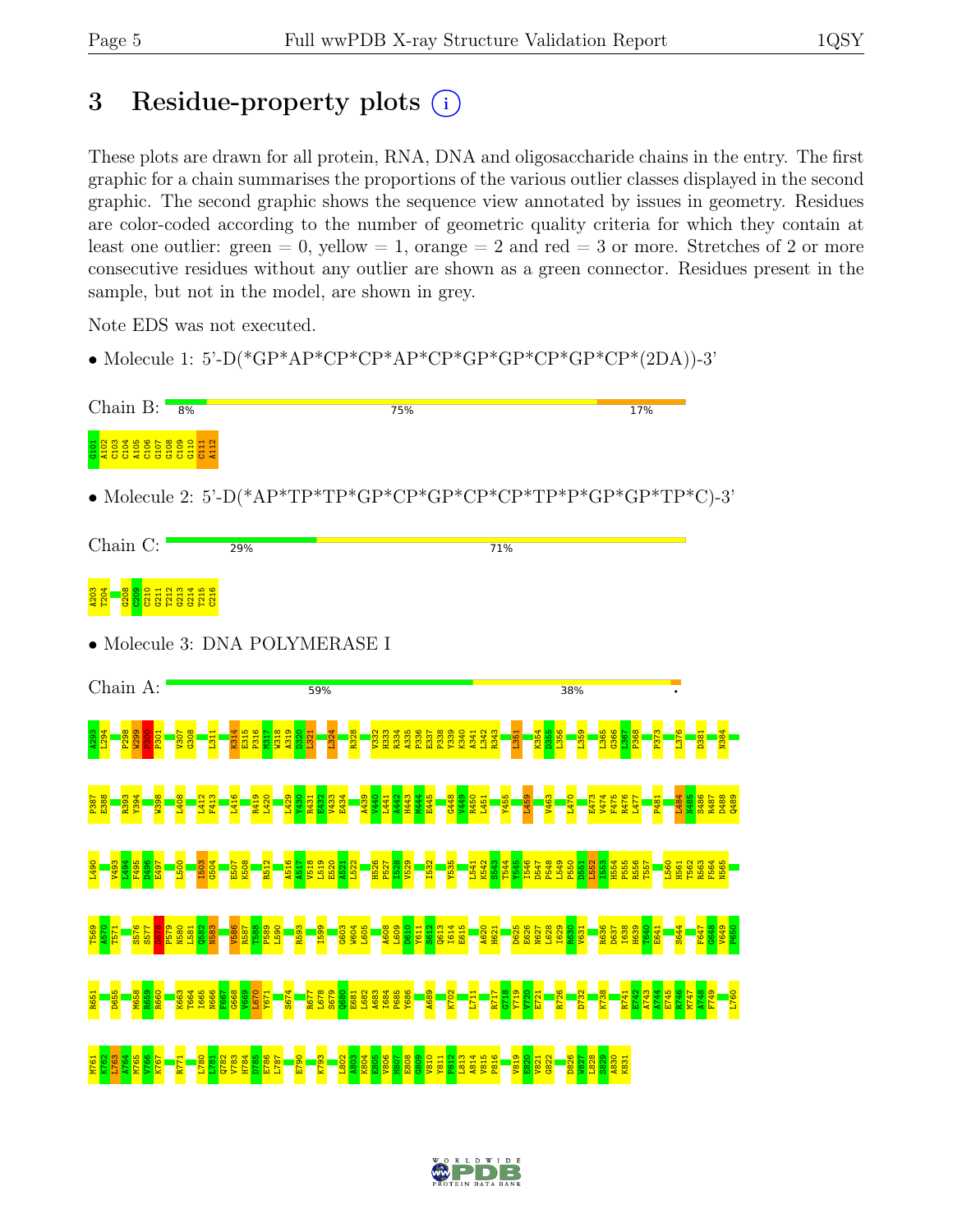# 4 Data and refinement statistics  $(i)$

Xtriage (Phenix) and EDS were not executed - this section is therefore incomplete.

| Property                               | Value                                              | <b>Source</b> |  |
|----------------------------------------|----------------------------------------------------|---------------|--|
| Space group                            | P 31 2 1                                           | Depositor     |  |
| Cell constants                         | 107.94Å<br>107.94Å<br>$90.24\text{\AA}$            | Depositor     |  |
| a, b, c, $\alpha$ , $\beta$ , $\gamma$ | $120.00^{\circ}$<br>$90.00^\circ$<br>$90.00^\circ$ |               |  |
| Resolution (A                          | 30.00<br>- 2.30                                    | Depositor     |  |
| % Data completeness                    | 94.8 (30.00-2.30)                                  | Depositor     |  |
| (in resolution range)                  |                                                    |               |  |
| $\mathrm{R}_{merge}$                   | 0.08                                               | Depositor     |  |
| $\mathrm{R}_{sym}$                     | (Not available)                                    | Depositor     |  |
| Refinement program                     | <b>CNS</b>                                         | Depositor     |  |
| $R, R_{free}$                          | 0.235<br>0.276                                     | Depositor     |  |
| Estimated twinning fraction            | No twinning to report.                             | Xtriage       |  |
| Total number of atoms                  | 4893                                               | wwPDB-VP      |  |
| Average B, all atoms $(A^2)$           | 23.0                                               | wwPDB-VP      |  |

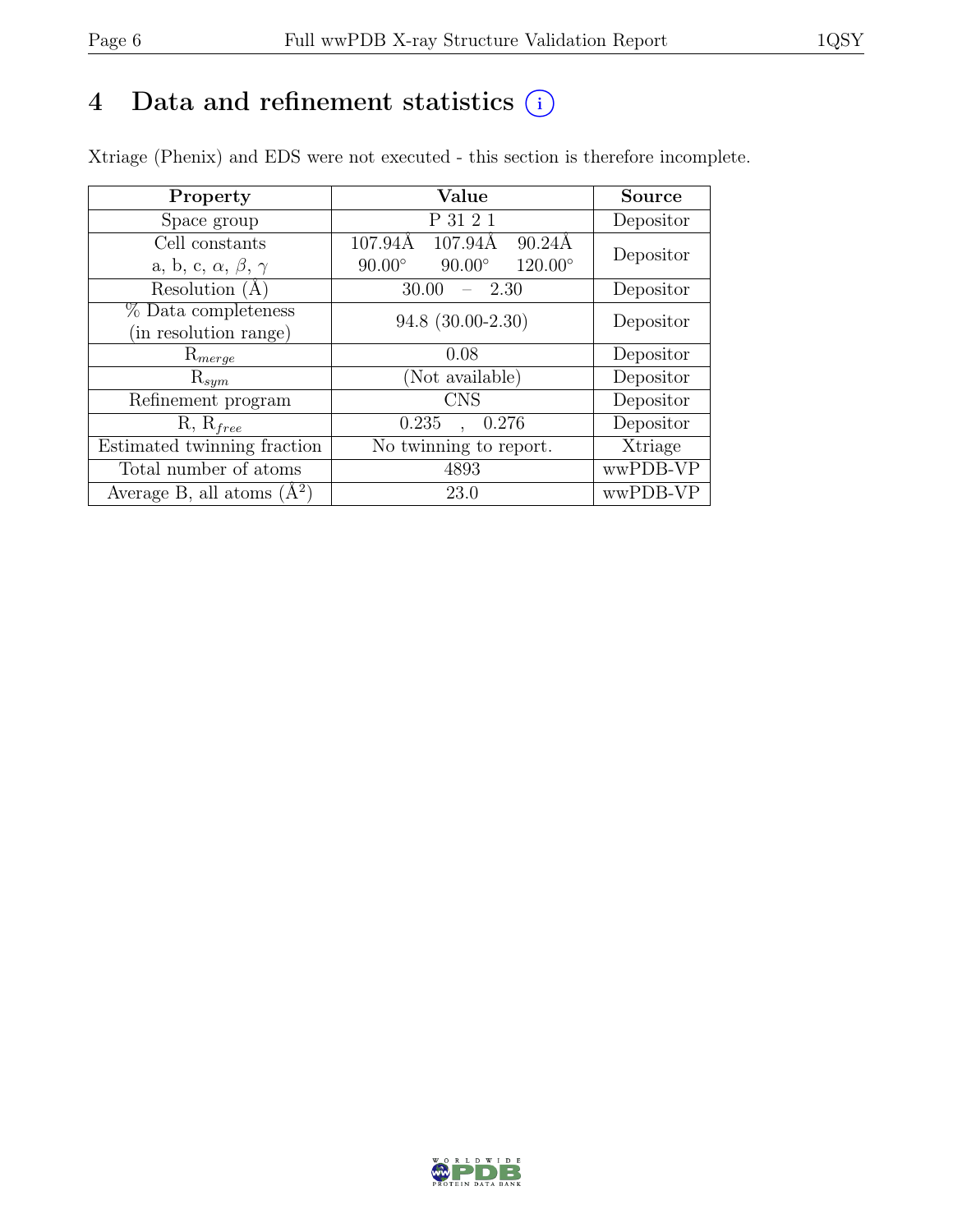# 5 Model quality  $(i)$

# 5.1 Standard geometry  $(i)$

Bond lengths and bond angles in the following residue types are not validated in this section: MG, DDS, 2DA

The Z score for a bond length (or angle) is the number of standard deviations the observed value is removed from the expected value. A bond length (or angle) with  $|Z| > 5$  is considered an outlier worth inspection. RMSZ is the root-mean-square of all Z scores of the bond lengths (or angles).

| Mol | Chain  | Bond lengths |             | Bond angles |                                               |
|-----|--------|--------------|-------------|-------------|-----------------------------------------------|
|     |        | <b>RMSZ</b>  | $\# Z  > 5$ | RMSZ        | $\# Z  > 5$                                   |
|     | В      | 0.40         | 0/249       | 0.89        | $1/382$ $(0.3\%)$                             |
| 2   | $\cap$ | 0.56         | 0/317       | 0.80        | 0/488                                         |
| 3   |        | 0.36         | 0/4270      | 0.68        | $2/5800(0.0\%)$                               |
| All | All    | 0.38         | 4836        | 0.70        | $^{\prime}6670$<br>$(0.0\%)$<br>$\frac{3}{2}$ |

There are no bond length outliers.

All (3) bond angle outliers are listed below:

| Mol | Chain |     | Res   Type | Atoms       |         | Observed $(°)$ | Ideal(°) |
|-----|-------|-----|------------|-------------|---------|----------------|----------|
|     |       |     | DC         | $P-O5'-C5'$ | $-6.42$ | 110.63         | 120.90   |
|     |       | 578 | ASP        | $C-N-CD$    | 6.34    | 141.71         | 128.40   |
|     |       |     | ΔSΡ        | $N-CA-C$    | $-5.52$ | 96.10          | 111 00   |

There are no chirality outliers.

There are no planarity outliers.

### 5.2 Too-close contacts  $(i)$

In the following table, the Non-H and H(model) columns list the number of non-hydrogen atoms and hydrogen atoms in the chain respectively. The H(added) column lists the number of hydrogen atoms added and optimized by MolProbity. The Clashes column lists the number of clashes within the asymmetric unit, whereas Symm-Clashes lists symmetry-related clashes.

|  |      |      |     | Mol   Chain   Non-H   H(model)   H(added)   Clashes   Symm-Clashes |
|--|------|------|-----|--------------------------------------------------------------------|
|  | 242  | 134  |     |                                                                    |
|  | 284  | 160  |     |                                                                    |
|  | 4180 | 4176 | 220 |                                                                    |
|  |      |      |     |                                                                    |
|  |      |      |     |                                                                    |

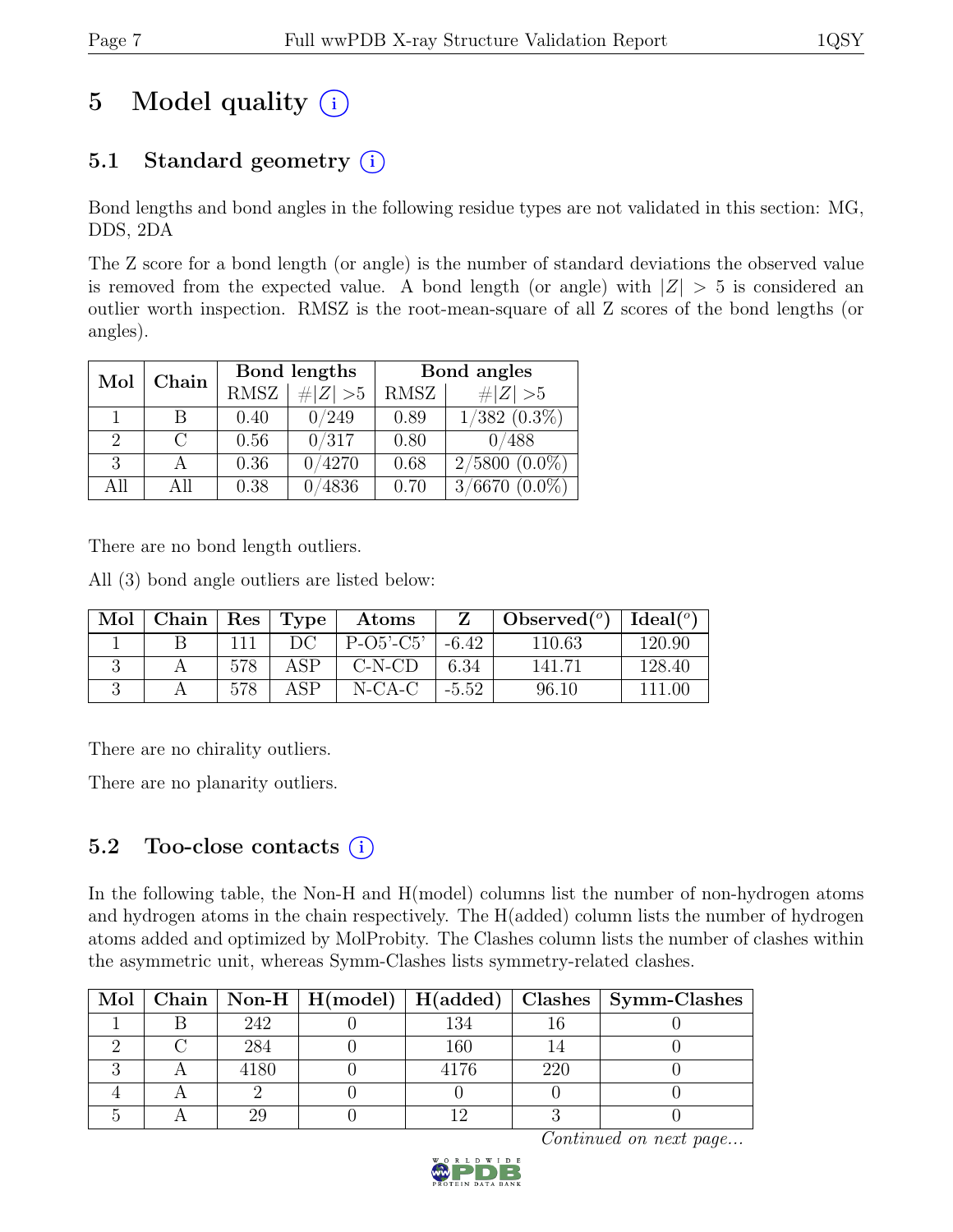|  | www.communication.com/www.communication.com/ |     |  |  |  |                                                                    |  |  |
|--|----------------------------------------------|-----|--|--|--|--------------------------------------------------------------------|--|--|
|  |                                              |     |  |  |  | Mol   Chain   Non-H   H(model)   H(added)   Clashes   Symm-Clashes |  |  |
|  |                                              | 133 |  |  |  |                                                                    |  |  |
|  |                                              |     |  |  |  |                                                                    |  |  |
|  |                                              |     |  |  |  |                                                                    |  |  |
|  |                                              |     |  |  |  |                                                                    |  |  |

Continued from previous page...

The all-atom clashscore is defined as the number of clashes found per 1000 atoms (including hydrogen atoms). The all-atom clashscore for this structure is 26.

All (241) close contacts within the same asymmetric unit are listed below, sorted by their clash magnitude.

| Atom-1                       | Atom-2                              | Interatomic    | Clash         |
|------------------------------|-------------------------------------|----------------|---------------|
|                              |                                     | distance $(A)$ | overlap $(A)$ |
| 3:A:314:LYS:HE2              | 3: A:314: LYS: N                    | 1.57           | 1.17          |
| 3:A:314:LYS:H                | 3:A:314:LYS:CE                      | 1.66           | 1.08          |
| 2:C:215:DT:H2"               | 2:C:216:DC:H5                       | 1.40           | 1.00          |
| $3:A:\overline{621:HIS:HD2}$ | 3:A:814:ALA:H                       | 1.10           | 0.94          |
| 2:C:215:DT:H2"               | 2:C:216:DC:C5'                      | 2.03           | 0.87          |
| 3:A:609:LEU:HD23             | 3:A:821:VAL:HG22                    | 1.56           | 0.87          |
| 3:A:503:ILE:HD13             | 3:A:522:LEU:HD11                    | 1.57           | 0.85          |
| 3:A:451:LEU:HD22             | 3:A:560:LEU:HD11                    | 1.58           | 0.85          |
| 3:A:569:THR:HG22             | 3:A:571:THR:H                       | 1.43           | 0.83          |
| 3: A:314: LYS: HE2           | 3: A:314: LYS:H                     | 0.72           | 0.82          |
| 3:A:717:ARG:HG2              | 3:A:719:TYR:CE2                     | 2.15           | 0.82          |
| 3: A:627: ASN:O              | 3:A:631:VAL:HG23                    | 1.80           | 0.81          |
| 2:C:203:DA:H2'               | 3:A:674:SER:HB3                     | 1.64           | 0.80          |
| 3:A:644:SER:HB3              | $3:A:651:ARG:\overline{\text{NH1}}$ | 1.96           | 0.80          |
| 3:A:631:VAL:HG11             | 3:A:638:ILE:HD11                    | 1.64           | 0.79          |
| 3:A:565:ASN:HD21             | 3:A:577:SER:HB2                     | 1.46           | 0.79          |
| 1:B:107:DG:H4'               | 3:A:487:ARG:CD                      | 2.13           | 0.79          |
| 1:B:102:DA:H1'               | 1:B:103:DC:H5'                      | 1.65           | 0.78          |
| 3:A:587:ARG:HG3              | 3:A:660:ARG:NH1                     | 1.98           | 0.78          |
| 3:A:315:GLU:HG3              | 3:A:578:ASP:OD1                     | 1.83           | 0.77          |
| 3:A:565:ASN:HD21             | 3:A:577:SER:CB                      | 1.99           | 0.76          |
| 1: B: 105: DA: H2"           | 1:B:106:DC:H5'                      | 1.69           | 0.74          |
| 3:A:299:TRP:HB3              | 3:A:300:PRO:HD3                     | 1.70           | 0.73          |
| 3:A:804:LYS:HB2              | 3:A:821:VAL:HG21                    | 1.70           | 0.73          |
| 3:A:557:THR:OG1              | 3:A:561:HIS:HE1                     | 1.72           | 0.73          |
| 3:A:351:LEU:HD23             | 3:A:398:TRP:CZ3                     | 2.23           | 0.72          |
| 3:A:614:ILE:HG22             | 5:A:113:DDS:O2B                     | 1.88           | 0.71          |
| 3:A:804:LYS:O                | 3:A:808:GLU:HG3                     | 1.91           | 0.71          |
| 3:A:473:GLU:O                | 3:A:477:LEU:HD23                    | 1.92           | 0.70          |
| 3:A:644:SER:HB3              | 3:A:651:ARG:HH11                    | 1.55           | 0.69          |

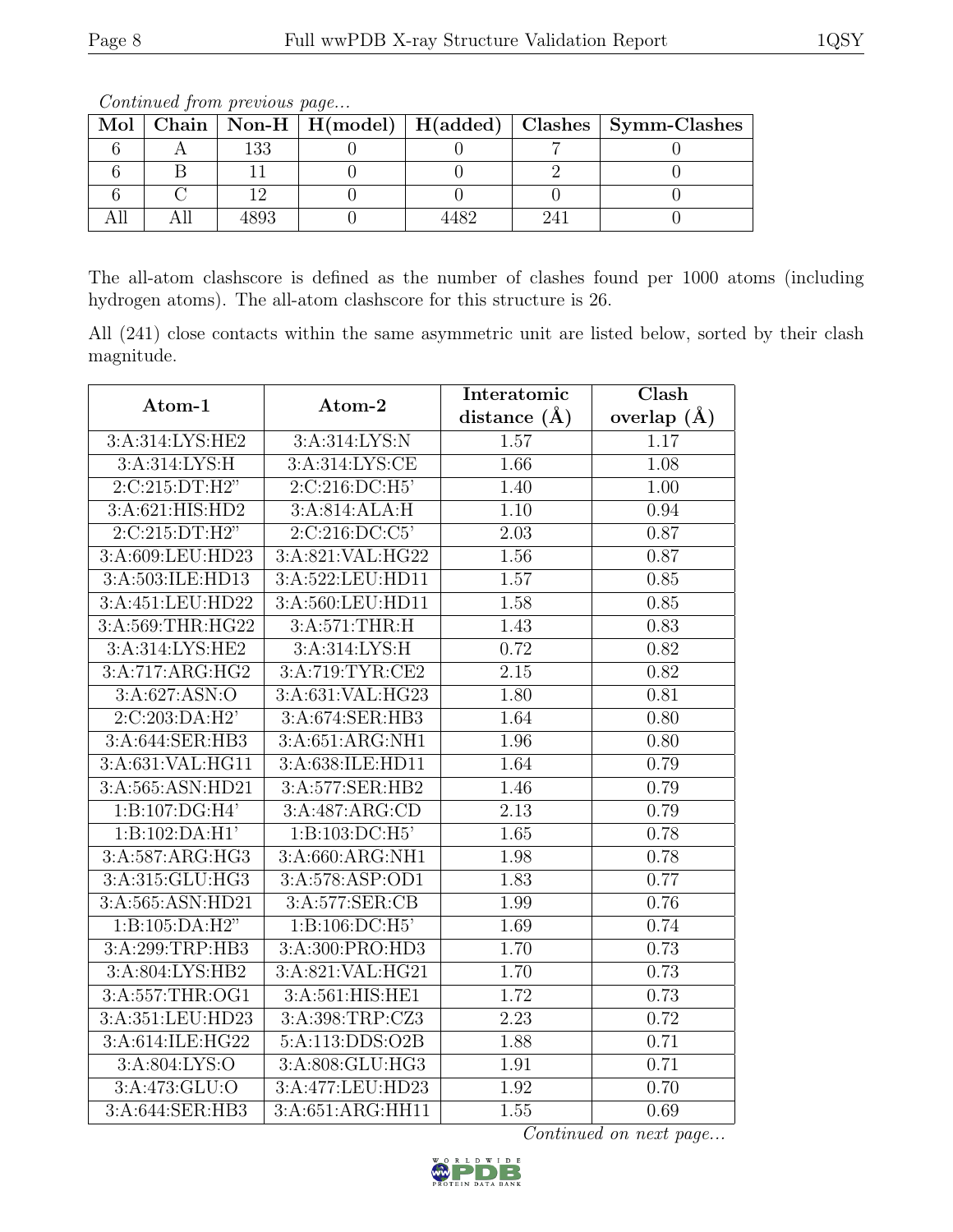| Continueu from pretious page      |                  | Interatomic    | Clash         |
|-----------------------------------|------------------|----------------|---------------|
| Atom-1                            | Atom-2           | distance $(A)$ | overlap $(A)$ |
| 3:A:613:GLN:HE22                  | 3:A:638:ILE:H    | 1.38           | 0.69          |
| 3:A:578:ASP:O                     | 3:A:580:ASN:N    | 2.27           | 0.68          |
| 3:A:621:HIS:HD2                   | 3:A:814:ALA:N    | 1.90           | 0.68          |
| 3:A:644:SER:CB                    | 3:A:651:ARG:HH11 | 2.08           | 0.67          |
| 1:B:107:DG:H1'                    | 1:B:108:DG:H5"   | 1.77           | 0.67          |
| 2:C:203:DA:C2'                    | 3:A:674:SER:HB3  | 2.23           | 0.67          |
| 3:A:487:ARG:HG3                   | 3:A:488:ASP:N    | 2.12           | 0.65          |
| 3:A:613:GLN:NE2                   | 3:A:638:ILE:H    | 1.93           | 0.65          |
| 3:A:541:LEU:HD12                  | 3:A:590:LEU:HD23 | 1.78           | 0.64          |
| 3:A:621:HIS:CD2                   | 3:A:814:ALA:H    | 2.03           | 0.64          |
| 3:A:615:GLU:CD                    | 5:A:113:DDS:H2'A | 2.18           | 0.64          |
| 3:A:476:ARG:HH11                  | 3:A:476:ARG:HG2  | 1.63           | 0.63          |
| 3:A:450:ARG:HB3                   | 3:A:599:ILE:O    | 1.99           | 0.63          |
| 3:A:625:ASP:CB                    | 3:A:702:LYS:HB2  | 2.28           | 0.63          |
| 2:C:214:DG:H2"                    | 2:C:215:DT:O5'   | 1.99           | 0.62          |
| 3:A:503:ILE:HB                    | 3:A:518:VAL:HG13 | 1.82           | 0.62          |
| 3:A:647:PHE:O                     | 3:A:649:VAL:HG13 | 1.99           | 0.62          |
| 3:A:780:LEU:HD11                  | 3:A:790:GLU:HB2  | 1.81           | 0.62          |
| 3:A:677:ARG:O                     | 3:A:681:GLU:HB2  | 1.99           | 0.62          |
| 2:C:212:DT:H2"                    | 2:C:213:DG:H5'   | 1.81           | 0.62          |
| 3:A:335:ALA:HB1                   | 3:A:341:ALA:HB2  | 1.80           | 0.61          |
| 3:A:771:ARG:HB3                   | 3:A:802:LEU:HD21 | 1.82           | 0.61          |
| 3:A:625:ASP:HB2                   | 3:A:702:LYS:HB2  | 1.81           | 0.61          |
| $3:A:441:\overline{\text{LEU:O}}$ | 3:A:445:GLU:HG3  | 2.01           | 0.61          |
| 3:A:387:PRO:HG2                   | 3:A:388:GLU:OE2  | 2.00           | 0.61          |
| 3: A:578: ASP:O                   | 3:A:579:PRO:C    | 2.34           | 0.61          |
| 2:C:215:DT:C2'                    | 2:C:216:DC:H5'   | 2.24           | 0.60          |
| 3:A:562:THR:OG1                   | 3: A:581:LEU:HG  | 2.02           | 0.60          |
| 3:A:393:ARG:O                     | 3:A:393:ARG:HG3  | 2.01           | 0.59          |
| 3:A:583:ASN:HD22                  | 3:A:583:ASN:H    | 1.50           | 0.59          |
| 3:A:408:LEU:O                     | 3:A:412:LEU:HG   | 2.02           | 0.59          |
| 3:A:381:ASP:HB3                   | 3:A:384:ASN:ND2  | 2.18           | 0.59          |
| 3:A:741:ARG:O                     | 3:A:745:GLU:HG3  | 2.03           | 0.58          |
| 3:A:470:LEU:O                     | 3:A:474:VAL:HG23 | 2.03           | 0.58          |
| 3:A:614:ILE:HG23                  | 3:A:615:GLU:N    | 2.18           | 0.58          |
| 3:A:638:ILE:HD12                  | 3: A:638: ILE:N  | 2.19           | 0.58          |
| 3:A:336:PRO:HG2                   | 3:A:340:LYS:NZ   | 2.18           | 0.58          |
| 3:A:614:ILE:HG23                  | 3:A:615:GLU:H    | 1.68           | 0.58          |
| 3:A:655:ASP:OD1                   | 3:A:658:MET:HG3  | 2.03           | 0.58          |
| 3:A:365:LEU:HD22                  | 3:A:365:LEU:N    | 2.19           | 0.58          |
| 3:A:557:THR:OG1                   | 3:A:561:HIS:CE1  | 2.56           | 0.57          |

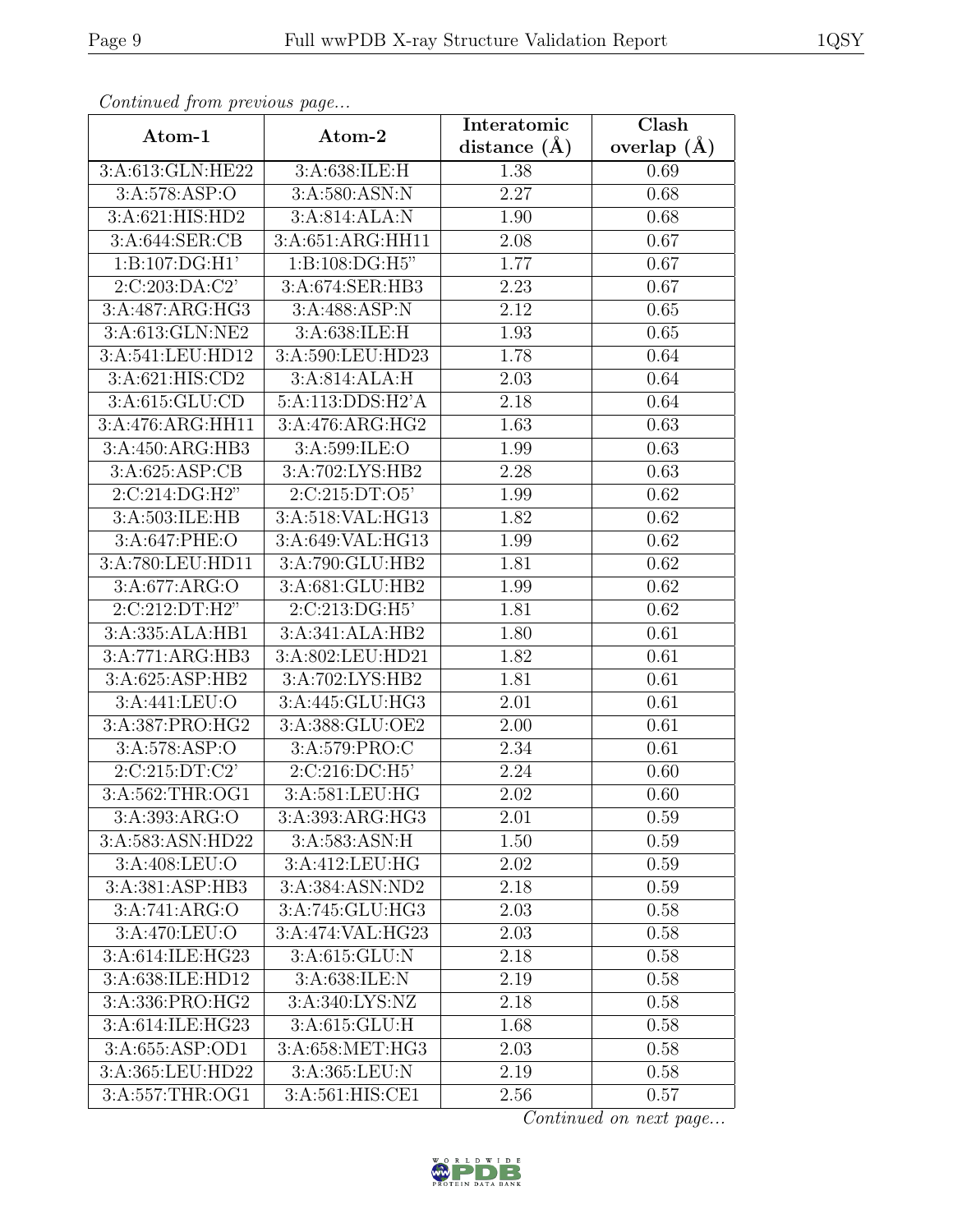| Continued from previous page |                    | Interatomic      | Clash         |
|------------------------------|--------------------|------------------|---------------|
| Atom-1                       | Atom-2             | distance $(\AA)$ | overlap $(A)$ |
| 3:A:721:GLU:HA               | 3:A:726:ARG:O      | 2.04             | 0.57          |
| 3:A:822:GLY:HA3              | 3: A:830:ALA:O     | 2.05             | 0.57          |
| 3:A:578:ASP:HB3              | 3:A:579:PRO:HD3    | 1.86             | 0.57          |
| 3:A:625:ASP:O                | 3:A:629:ILE:HG23   | 2.05             | 0.57          |
| 3:A:351:LEU:CD1              | 3:A:373:PRO:HG2    | 2.35             | 0.56          |
| 1:B:105:DA:H2"               | 1: B: 106: DC: C5' | 2.36             | 0.56          |
| 3:A:337:GLU:HB3              | 6:A:3112:HOH:O     | 2.04             | 0.56          |
| 3:A:651:ARG:HG2              | 6:A:3111:HOH:O     | 2.05             | 0.55          |
| 3:A:586:VAL:HG13             | 3:A:660:ARG:NH1    | 2.20             | 0.55          |
| 3:A:636:ARG:HD2              | 3:A:641:GLU:OE2    | 2.06             | 0.55          |
| $1:B:107:D\overline{G:H4'}$  | 3:A:487:ARG:HD2    | 1.87             | 0.55          |
| 1: B: 107: DG: H2"           | 1:B:108:DG:H5'     | 1.89             | 0.55          |
| 3:A:463:VAL:HG23             | 3:A:542:LYS:HD2    | 1.88             | 0.55          |
| 3:A:638:ILE:H                | 3:A:638:ILE:HD12   | 1.71             | 0.55          |
| 3:A:639:HIS:ND1              | 3:A:663:LYS:HG2    | 2.22             | 0.55          |
| 3:A:608:ALA:HB1              | 3:A:831:LYS:HD3    | 1.89             | 0.55          |
| $1:B:109:D\overline{C:H1'}$  | 1:B:110:DG:C8      | 2.42             | 0.54          |
| 3:A:526:HIS:ND1              | 3:A:527:PRO:HD2    | 2.23             | 0.54          |
| 3:A:639:HIS:CG               | 3:A:663:LYS:HG2    | 2.41             | 0.54          |
| 3:A:552:LEU:HD23             | 3:A:579:PRO:HG3    | 1.90             | 0.54          |
| 3:A:620:ALA:HB1              | 3:A:629:ILE:HG22   | 1.90             | 0.54          |
| 3:A:609:LEU:HD23             | 3:A:821:VAL:CG2    | 2.35             | 0.54          |
| 3:A:639:HIS:CE1              | 3:A:663:LYS:HG2    | 2.43             | 0.54          |
| 3:A:562:THR:CG2              | 3:A:563:ARG:N      | 2.70             | 0.53          |
| 3:A:503:ILE:HG22             | 3:A:518:VAL:HG22   | 1.90             | 0.53          |
| 3:A:808:GLU:HG2              | 3:A:819:VAL:HG23   | 1.89             | 0.53          |
| 3:A:743:ALA:O                | 3:A:747:MET:HG3    | 2.08             | 0.53          |
| 3:A:299:TRP:O                | 3:A:301:PRO:HD3    | 2.10             | 0.52          |
| 3:A:450:ARG:HD3              | 3:A:599:ILE:HG13   | 1.91             | 0.52          |
| 3:A:448:GLY:O                | 3:A:780:LEU:HD22   | 2.09             | 0.52          |
| 3: A:493: VAL: HA            | 3:A:497:GLU:HG3    | 1.91             | 0.51          |
| 3:A:484:LEU:HD13             | 3:A:535:TYR:CD2    | 2.45             | 0.51          |
| 3:A:765:MET:SD               | 3:A:782:GLN:HG3    | 2.50             | 0.51          |
| 3:A:490:LEU:HD11             | 3:A:532:ILE:HD13   | 1.92             | 0.51          |
| 3:A:354:LYS:NZ               | 3:A:564:PHE:O      | 2.44             | 0.51          |
| 3:A:518:VAL:O                | 3:A:522:LEU:HD13   | 2.10             | 0.51          |
| 3:A:621:HIS:CD2              | 3:A:813:LEU:HB3    | 2.46             | 0.50          |
| 3:A:299:TRP:O                | 3:A:333:HIS:HB3    | 2.12             | 0.50          |
| 3:A:547:ASP:N                | 3:A:548:PRO:HD2    | 2.26             | 0.50          |
| 3:A:576:SER:HB3              | 3:A:580:ASN:OD1    | 2.11             | 0.50          |
| 3:A:562:THR:HG22             | 3:A:563:ARG:N      | 2.26             | 0.50          |

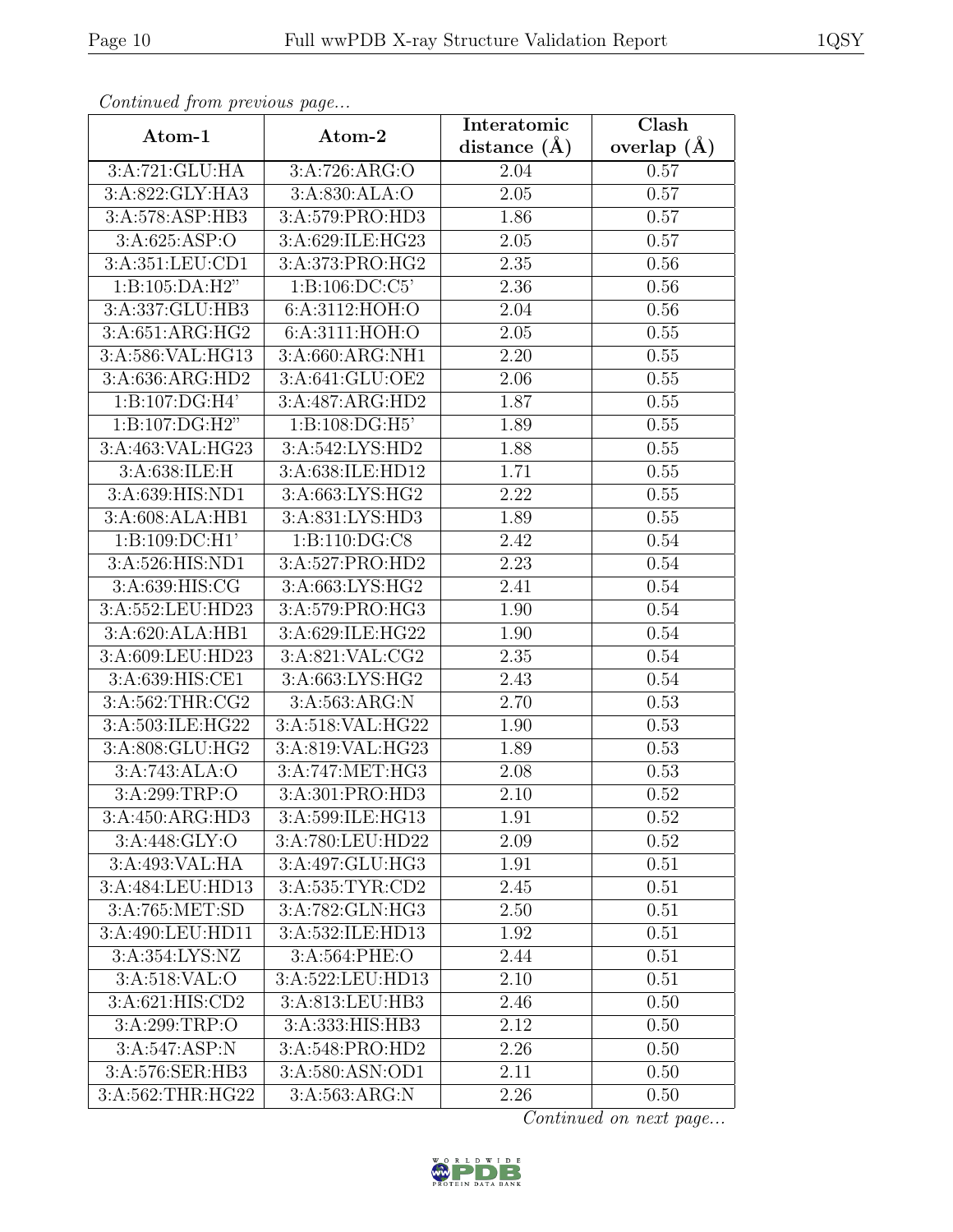| Continueu from pretious page |                               | Interatomic       | $\overline{\text{Clash}}$ |
|------------------------------|-------------------------------|-------------------|---------------------------|
| Atom-1                       | Atom-2                        | distance $(A)$    | overlap $(A)$             |
| 3:A:439:ALA:HB2              | 6:A:3113:HOH:O                | 2.11              | 0.50                      |
| 3:A:647:PHE:HB2              | 3: A:658:MET:HE3              | 1.92              | 0.50                      |
| 3:A:810:VAL:HG13             | 3:A:811:TYR:N                 | 2.27              | 0.50                      |
| 3:A:815:VAL:HG13             | 3:A:816:PRO:HD2               | 1.93              | 0.50                      |
| 3:A:587:ARG:HG3              | 3: A:660: ARG: CZ             | 2.41              | 0.49                      |
| 3: A:603: GLY: CA            | 3:A:793:LYS:HE2               | 2.42              | 0.49                      |
| 3:A:605:LEU:HG               | 3:A:793:LYS:HG2               | $\overline{1.93}$ | 0.49                      |
| 3:A:547:ASP:H                | 3:A:548:PRO:HD2               | 1.77              | 0.48                      |
| 3: A:637: ASP:O              | 3:A:641:GLU:HG3               | 2.13              | 0.48                      |
| 3:A:578:ASP:CB               | 3:A:579:PRO:CD                | 2.91              | 0.48                      |
| 3:A:586:VAL:HG13             | $3:A:660:A\overline{RG:HH11}$ | 1.77              | 0.48                      |
| 3:A:802:LEU:O                | 3:A:806:VAL:HG23              | $\overline{2.14}$ | 0.48                      |
| 1:B:107:DG:H4'               | 3:A:487:ARG:HD3               | 1.91              | 0.48                      |
| 3:A:431:ARG:HD2              | 6:A:3137:HOH:O                | 2.12              | 0.48                      |
| 3:A:445:GLU:O                | 3:A:561:HIS:HD2               | 1.96              | 0.48                      |
| 3:A:625:ASP:OD2              | 3:A:702:LYS:HB2               | 2.14              | 0.48                      |
| 3:A:589:PRO:O                | 3:A:593:ARG:HG3               | 2.14              | 0.48                      |
| 3:A:641:GLU:HA               | 3:A:651:ARG:NH1               | 2.28              | 0.48                      |
| 3:A:429:LEU:O                | 3:A:433:VAL:HB                | 2.14              | 0.47                      |
| 3:A:562:THR:HG21             | 3:A:576:SER:OG                | 2.14              | 0.47                      |
| 3:A:334:ARG:HG3              | 3:A:334:ARG:HH11              | 1.80              | 0.47                      |
| 3:A:366:GLY:O                | 3:A:368:PRO:HD3               | 2.14              | 0.47                      |
| 3:A:476:ARG:HG2              | 3:A:476:ARG:NH1               | 2.28              | 0.47                      |
| 3:A:761:MET:O                | 3:A:765:MET:HG3               | 2.15              | 0.47                      |
| 3:A:351:LEU:HD23             | 3:A:398:TRP:HZ3               | 1.77              | 0.47                      |
| $3:A:60\overline{4:TRP:CE3}$ | 3:A:790:GLU:HG2               | 2.50              | 0.47                      |
| 3:A:665:ILE:CD1              | 3:A:682:LEU:HD21              | 2.45              | 0.46                      |
| 3:A:307:VAL:HG12             | 3: A:308: GLY:N               | 2.30              | 0.46                      |
| 3:A:318:TRP:CH2              | 3:A:554:HIS:HA                | 2.50              | 0.46                      |
| 3:A:626:GLU:O                | 3:A:629:ILE:HG12              | 2.16              | 0.46                      |
| 3:A:678:LEU:HB3              | 3:A:689:ALA:HB1               | 1.97              | 0.46                      |
| 3:A:311:LEU:HB3              | 3:A:319:ALA:HB1               | 1.97              | 0.46                      |
| 3:A:393:ARG:HG2              | 3:A:394:TYR:CE2               | 2.51              | 0.46                      |
| 3:A:473:GLU:OE2              | 3:A:476:ARG:NE                | 2.47              | 0.46                      |
| 3:A:519:LEU:O                | 3:A:529:VAL:HG11              | 2.16              | 0.46                      |
| 3:A:638:ILE:HG22             | 3:A:666:ASN:ND2               | 2.30              | 0.46                      |
| 3:A:316:PRO:HD2              | 6:A:3046:HOH:O                | 2.15              | 0.46                      |
| 3:A:443:HIS:NE2              | 6:A:3001:HOH:O                | 2.33              | 0.46                      |
| 2:C:215:DT:H2"               | 2:C:216:DC:H5"                | 1.93              | 0.46                      |
| 3:A:638:ILE:H                | 3:A:638:ILE:CD1               | 2.29              | 0.46                      |
| 1: B: 105: DA: H1'           | 1: B: 106: DC: H5"            | 1.97              | 0.46                      |

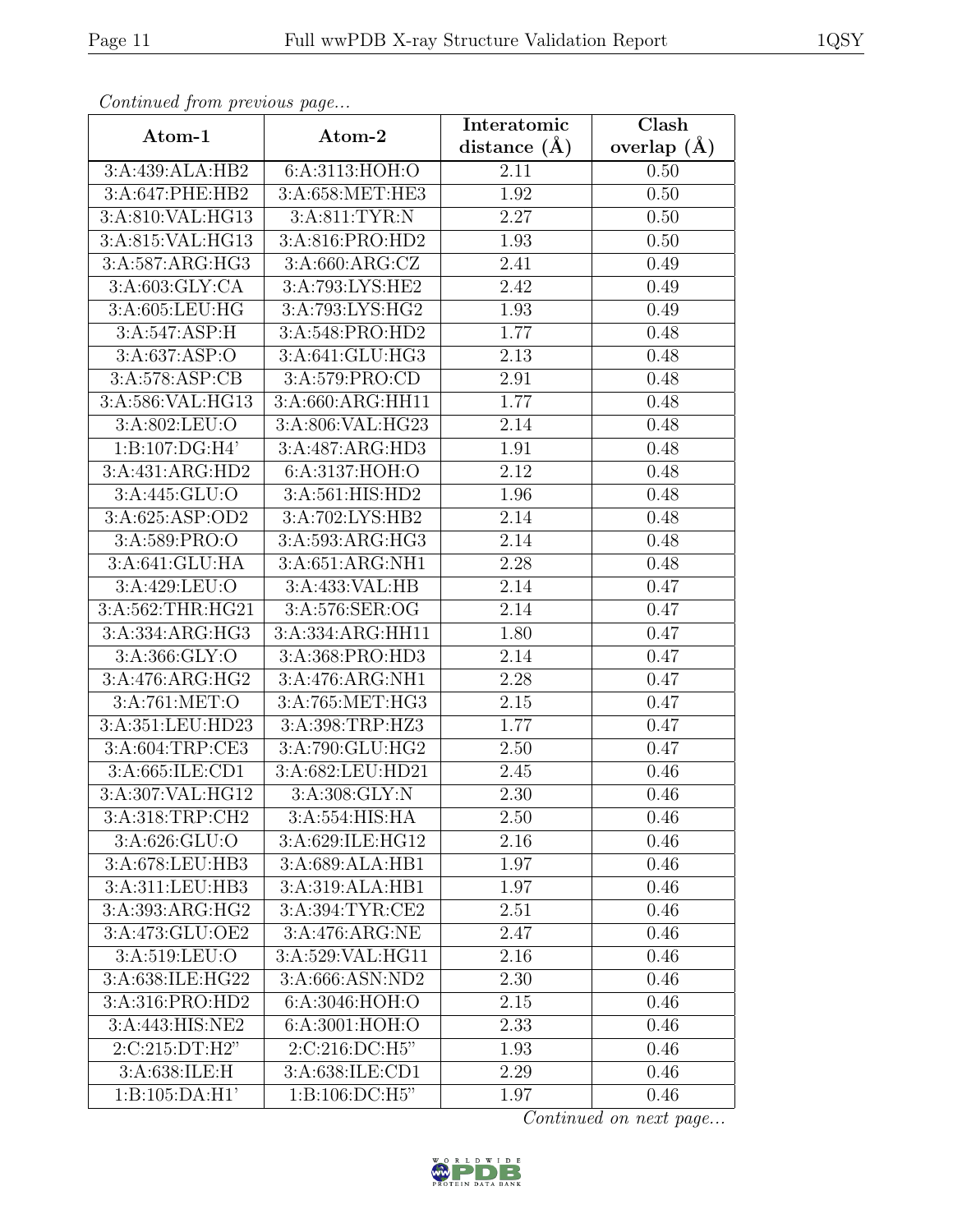| Continued from previous page |                  | Interatomic    | Clash           |
|------------------------------|------------------|----------------|-----------------|
| Atom-1                       | Atom-2           | distance $(A)$ | overlap $(\AA)$ |
| 3:A:455:TYR:HE2              | 3:A:593:ARG:O    | 1.99           | 0.45            |
| 3:A:562:THR:HG21             | 3:A:576:SER:HG   | 1.82           | 0.45            |
| 3: A:394: TYR: CG            | 3:A:416:LEU:HD21 | 2.51           | 0.45            |
| 3:A:782:GLN:HA               | 3:A:787:LEU:HD23 | 1.99           | 0.45            |
| 1: B: 103: DC: H5'           | 6:B:3145:HOH:O   | 2.15           | 0.45            |
| 3:A:324:LEU:HD11             | 3:A:342:LEU:HD23 | 1.98           | 0.45            |
| 3:A:603:GLY:O                | 3:A:793:LYS:HG3  | 2.16           | 0.45            |
| 3:A:670:LEU:HD13             | 3:A:671:TYR:CE2  | 2.52           | 0.45            |
| 2:C:212:DT:H4'               | 3:A:486:SER:HA   | 1.99           | 0.45            |
| 3:A:682:LEU:O                | 3:A:683:ALA:HB3  | 2.16           | 0.45            |
| 3:A:542:LYS:HA               | 3:A:546:ILE:HB   | 1.98           | 0.45            |
| 3: A:294:LEU:C               | 3:A:294:LEU:HD23 | 2.37           | 0.45            |
| 3:A:376:LEU:HD11             | 3:A:413:PHE:CE1  | 2.51           | 0.45            |
| 3:A:516:ALA:O                | 3:A:520:GLU:HG3  | 2.16           | 0.45            |
| 3:A:337:GLU:HB2              | 3:A:340:LYS:HE2  | 1.98           | 0.44            |
| 3:A:489:GLN:O                | 3:A:493:VAL:HG23 | 2.16           | 0.44            |
| $3:\overline{A:603:GLY:C}$   | 3:A:793:LYS:HG3  | 2.36           | 0.44            |
| 3:A:477:LEU:N                | 3:A:477:LEU:HD22 | 2.33           | 0.44            |
| 3:A:419:ARG:HG2              | 3:A:419:ARG:HH11 | 1.83           | 0.44            |
| 3:A:562:THR:CG2              | 3:A:576:SER:OG   | 2.65           | 0.44            |
| 1:B:111:DC:H2'               | 1:B:112:2DA:H8   | 1.98           | 0.44            |
| 3:A:340:LYS:HE2              | 3:A:340:LYS:HB3  | 1.75           | 0.44            |
| 6:B:3025:HOH:O               | 3:A:784:HIS:HE1  | 2.00           | 0.44            |
| 3:A:321:LEU:HD22             | 3:A:338:PRO:HB2  | 1.99           | 0.44            |
| 3:A:434:GLU:OE2              | 3:A:434:GLU:HA   | 2.17           | 0.44            |
| 1:B:112:2DA:H4'              | 3:A:783:VAL:HG12 | 2.00           | 0.44            |
| 3:A:738:LYS:HB2              | 3:A:738:LYS:NZ   | 2.32           | 0.44            |
| 3:A:294:LEU:HD22             | 6:A:3092:HOH:O   | 2.18           | 0.44            |
| 3:A:336:PRO:HG2              | 3:A:340:LYS:HZ3  | 1.83           | 0.44            |
| 3:A:307:VAL:HG11             | 3:A:356:LEU:CD2  | 2.47           | 0.43            |
| 3:A:321:LEU:HD12             | 3:A:342:LEU:HD11 | 2.00           | 0.43            |
| 3:A:339:TYR:O                | 3:A:343:ARG:NH1  | 2.42           | 0.43            |
| 3:A:613:GLN:NE2              | 3:A:638:ILE:N    | 2.65           | 0.43            |
| 3:A:587:ARG:CG               | 3:A:660:ARG:CZ   | 2.96           | 0.43            |
| 3:A:549:LEU:HB2              | 3:A:550:PRO:HD3  | 2.00           | 0.43            |
| 2:C:204:DT:C2                | 3:A:668:GLY:HA2  | 2.53           | 0.43            |
| $2:C:211:DG:\overline{H2'}$  | 2:C:212:DT:H72   | 2.00           | 0.43            |
| 3:A:503:ILE:HG22             | 3:A:504:GLY:N    | 2.34           | 0.43            |
| 3:A:547:ASP:O                | 3:A:550:PRO:HD2  | 2.19           | 0.43            |
| 3:A:603:GLY:HA2              | 3:A:793:LYS:HE2  | 2.01           | 0.43            |
| 3:A:763:LEU:HD22             | 3:A:767:LYS:HD2  | 2.01           | 0.43            |

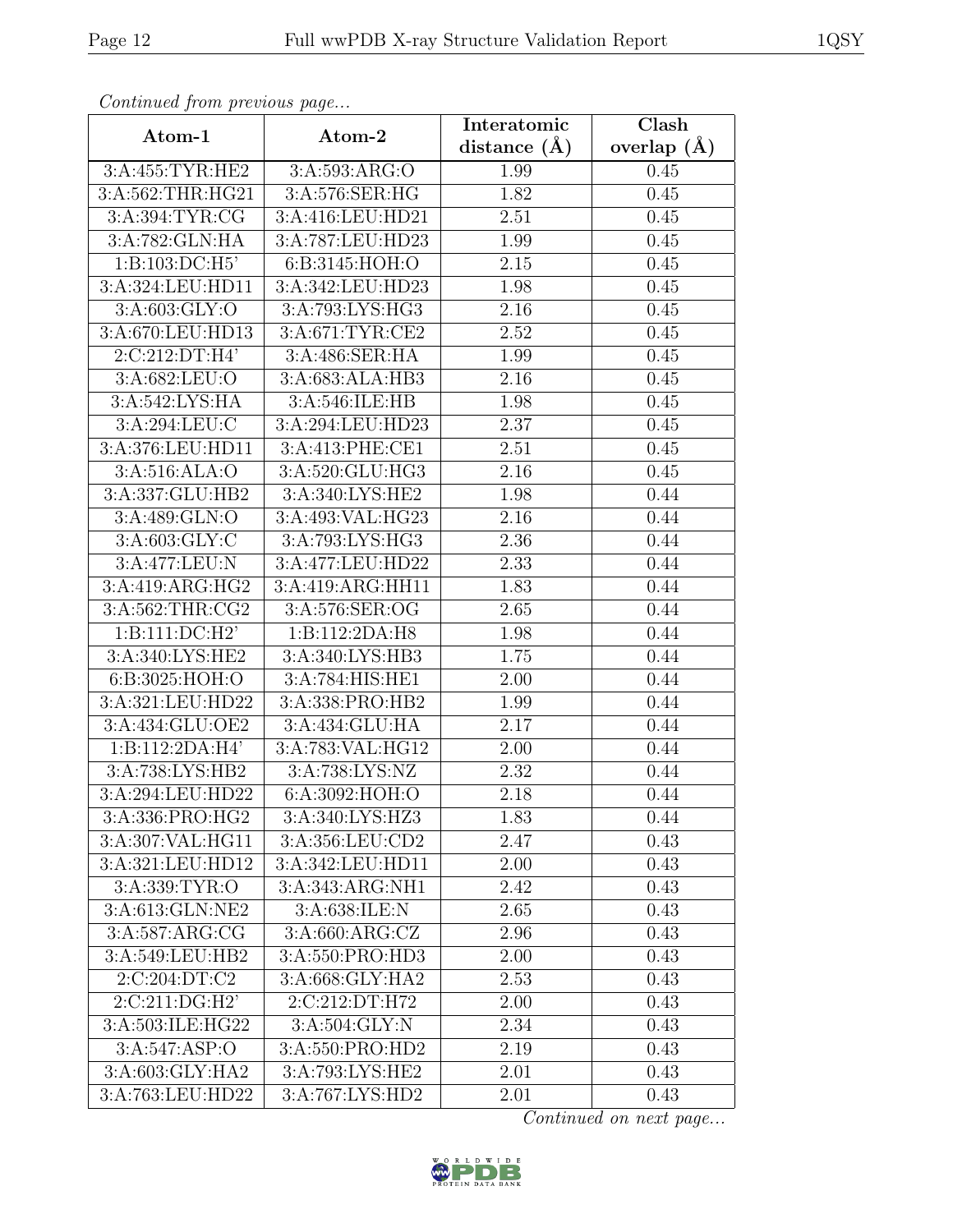| Continuati jibni protibus puga |                                | Interatomic      | Clash         |
|--------------------------------|--------------------------------|------------------|---------------|
| Atom-1                         | Atom-2                         | distance $(\AA)$ | overlap $(A)$ |
| 2:C:208:DG:H4'                 | 3:A:576:SER:O                  | 2.19             | 0.43          |
| 3:A:359:LEU:HD23               | 3:A:359:LEU:O                  | 2.19             | 0.43          |
| 3:A:611:TYR:HE2                | 3:A:761:MET:HE3                | 1.84             | 0.43          |
| 3:A:351:LEU:HD13               | 3:A:373:PRO:HG2                | 2.00             | 0.42          |
| 3:A:500:LEU:HD21               | 3:A:526:HIS:HB2                | 2.01             | 0.42          |
| 3:A:826:ASP:OD2                | 3:A:828:LEU:HB3                | 2.18             | 0.42          |
| 3:A:298:PRO:O                  | 3:A:333:HIS:HD2                | 2.02             | 0.42          |
| 3:A:474:VAL:HG21               | 3:A:484:LEU:HD11               | 2.02             | 0.42          |
| 3:A:522:LEU:N                  | $3: A:522: \overline{LEU:CD1}$ | 2.82             | 0.42          |
| 1:B:107:DG:H2"                 | 1: B: 108: DG: C5'             | 2.49             | 0.42          |
| 3:A:354:LYS:HB3                | 3:A:354:LYS:HE2                | 1.79             | 0.42          |
| 3:A:620:ALA:HB2                | 3:A:628:LEU:HG                 | 2.01             | 0.42          |
| 3:A:419:ARG:HG2                | 3:A:419:ARG:NH1                | 2.35             | 0.42          |
| 3:A:578:ASP:HB3                | 3:A:579:PRO:CD                 | 2.49             | 0.42          |
| 3:A:495:PHE:HB2                | 3:A:512:ARG:NH1                | 2.35             | 0.42          |
| 3:A:526:HIS:CE1                | 3:A:527:PRO:HD2                | 2.55             | 0.41          |
| 3:A:335:ALA:HA                 | 3:A:336:PRO:HD2                | 1.89             | 0.41          |
| 3: A:804: LYS:HD2              | 3:A:821:VAL:CG2                | 2.50             | 0.41          |
| 3:A:544:THR:O                  | 3:A:548:PRO:HG3                | 2.20             | 0.41          |
| 3:A:609:LEU:O                  | 3:A:786:GLU:HA                 | 2.20             | 0.41          |
| 3:A:376:LEU:HD22               | 3:A:420:LEU:CD1                | 2.50             | 0.41          |
| 3:A:583:ASN:HD22               | 3:A:583:ASN:N                  | 2.13             | 0.41          |
| 3:A:679:SER:HB3                | 3:A:686:TYR:HA                 | 2.01             | 0.41          |
| 3:A:299:TRP:CB                 | 3:A:300:PRO:HD3                | 2.44             | 0.41          |
| 3:A:473:GLU:O                  | 3:A:477:LEU:CD2                | 2.66             | 0.41          |
| 1:B:106:DC:H2"                 | $1: B: 107: \overline{DG:CS}$  | 2.56             | 0.41          |
| 3:A:300:PRO:HA                 | 3:A:301:PRO:H <sub>D2</sub>    | 1.95             | 0.41          |
| 3: A:473: GLU:OE1              | 3:A:477:LEU:HD21               | 2.21             | 0.41          |
| 3:A:615:GLU:CG                 | 5:A:113:DDS:H2'A               | 2.51             | 0.41          |
| 3:A:475:PHE:CD1                | 3:A:481:PRO:HA                 | 2.56             | 0.41          |
| 3:A:503:ILE:CG2                | 3:A:518:VAL:HG22               | 2.50             | 0.41          |
| 3:A:569:THR:HG22               | 3:A:571:THR:N                  | 2.24             | 0.41          |
| 3:A:647:PHE:CD1                | 3:A:658:MET:HE2                | 2.55             | 0.41          |
| 3:A:526:HIS:ND1                | 3:A:527:PRO:CD                 | 2.84             | 0.40          |
| 3:A:577:SER:O                  | 3:A:578:ASP:C                  | 2.59             | 0.40          |
| 3:A:321:LEU:HD11               | 3:A:342:LEU:HD21               | 2.03             | 0.40          |
| 3:A:459:LEU:O                  | 3:A:459:LEU:HD23               | 2.21             | 0.40          |
| 3:A:644:SER:CB                 | 3:A:651:ARG:NH1                | 2.70             | 0.40          |
| 3:A:711:LEU:CD1                | 3:A:749:PHE:HB3                | 2.51             | 0.40          |
| 3:A:711:LEU:HD11               | 3:A:749:PHE:HB3                | 2.04             | 0.40          |
| 2:C:213:DG:H1'                 | 2:C:214:DG:H5'                 | 2.03             | 0.40          |

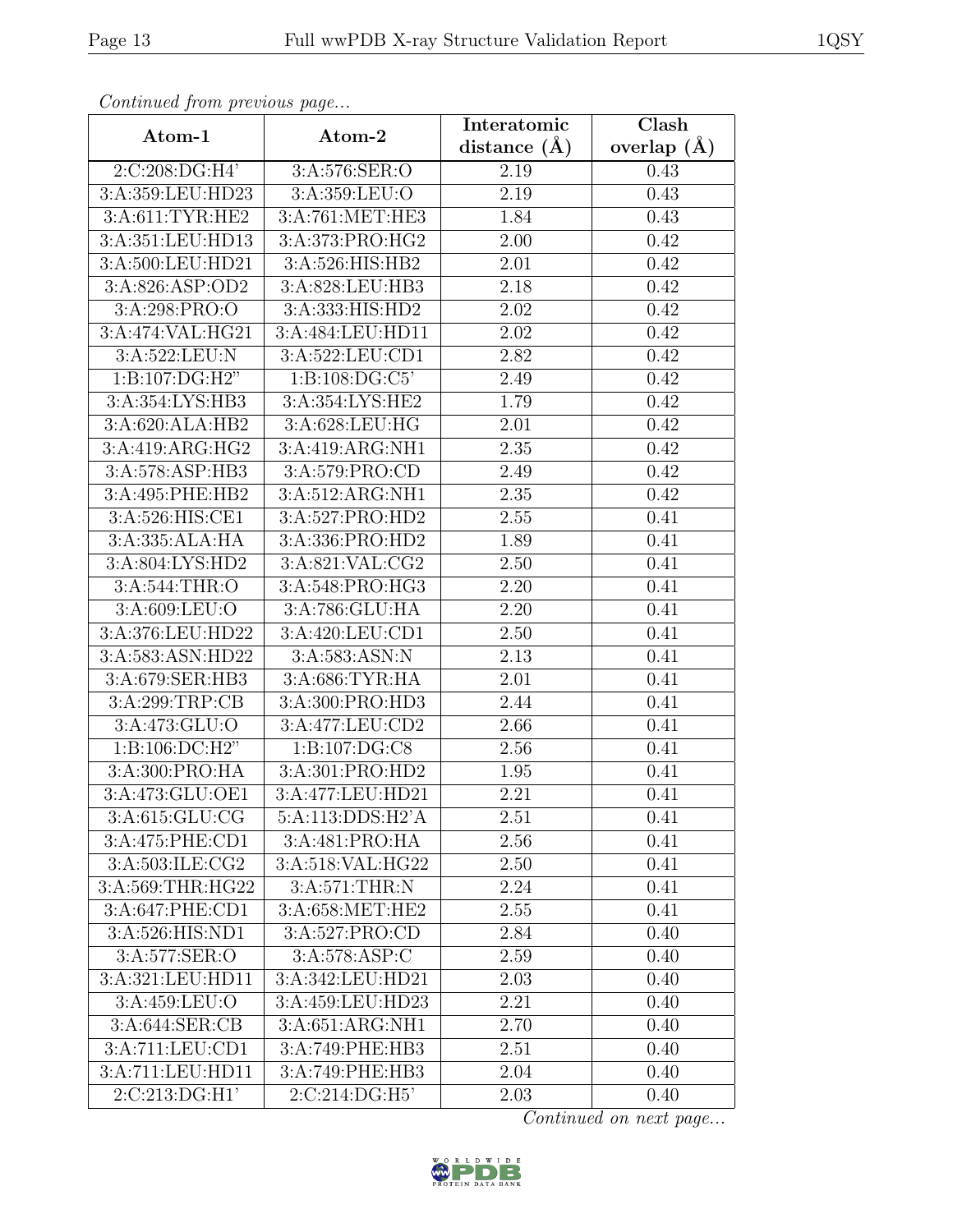| Atom-1           | Atom-2           | Interatomic<br>distance $(A)$ | Clash<br>overlap $(A)$ |
|------------------|------------------|-------------------------------|------------------------|
| 3:A:555:PRO:HG2  | 3: A:556: ARG: H | 1.87                          | 0.40                   |
| 3:A:562:THR:OG1  | 3:A:581:LEU:CG   | 2.68                          | 0.40                   |
| 3:A:684:ILE:HB   | 3:A:685:PRO:CD   | 2.51                          | 0.40                   |
| 2:C:210:DC:H2"   | 2:C:211:DG:CS    | 2.56                          | 0.40                   |
| 1:B:103:DC:H2"   | 1:B:104:DC:OP2   | 2.20                          | 0.40                   |
| 3:A:294:LEU:HD21 | 3:A:332:VAL:CG2  | 2.51                          | 0.40                   |

There are no symmetry-related clashes.

### 5.3 Torsion angles  $(i)$

#### 5.3.1 Protein backbone (i)

In the following table, the Percentiles column shows the percent Ramachandran outliers of the chain as a percentile score with respect to all X-ray entries followed by that with respect to entries of similar resolution.

The Analysed column shows the number of residues for which the backbone conformation was analysed, and the total number of residues.

|  | Mol Chain Analysed                                           |  | Favoured   Allowed   Outliers   Percentiles |
|--|--------------------------------------------------------------|--|---------------------------------------------|
|  | $\mid$ 537/539 (100%)   501 (93%)   31 (6%)   5 (1%)   17 20 |  |                                             |

All (5) Ramachandran outliers are listed below:

| Mol           | Chain | Res | <b>Type</b> |
|---------------|-------|-----|-------------|
| $\mathcal{R}$ |       | 299 | TRP         |
| 3             |       | 578 | <b>ASP</b>  |
| 3             |       | 300 | <b>PRO</b>  |
| 3             |       | 586 | VAL         |
|               |       | 732 | ASP         |

#### 5.3.2 Protein sidechains  $(i)$

In the following table, the Percentiles column shows the percent sidechain outliers of the chain as a percentile score with respect to all X-ray entries followed by that with respect to entries of similar resolution.

The Analysed column shows the number of residues for which the sidechain conformation was analysed, and the total number of residues.

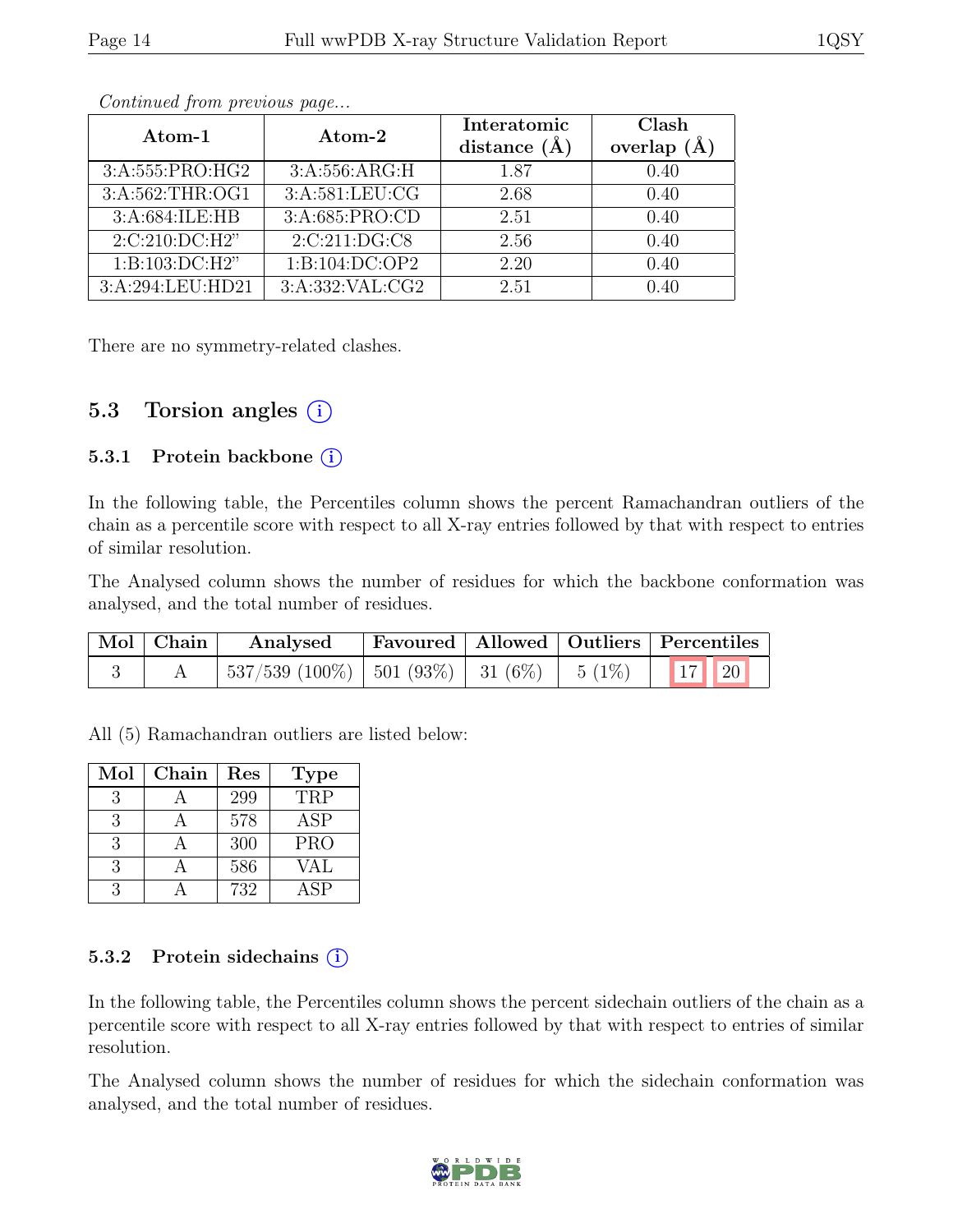| $\vert$ Mol $\vert$ Chain $\vert$ | Analysed   Rotameric   Outliers   Percentiles        |  |  |  |
|-----------------------------------|------------------------------------------------------|--|--|--|
|                                   | $\mid$ 417/441 (95%)   400 (96%)   17 (4%)   30   43 |  |  |  |

All (17) residues with a non-rotameric sidechain are listed below:

| Mol            | Chain          | Res              | Type                      |
|----------------|----------------|------------------|---------------------------|
| 3              | $\mathbf{A}$   | 300              | <b>PRO</b>                |
| $\sqrt{3}$     | $\overline{A}$ | 314              | <b>LYS</b>                |
| $\overline{3}$ | $\overline{A}$ | 321              | LEU                       |
| $\overline{3}$ | $\overline{A}$ | 324              | <b>LEU</b>                |
| $\overline{3}$ | $\overline{A}$ | 328              | $\rm{ARG}$                |
| $\overline{3}$ | $\overline{A}$ | 351              | $\overline{\text{LEU}}$   |
| $\overline{3}$ | $\overline{A}$ | 459              | <b>LEU</b>                |
| $\overline{3}$ | $\overline{A}$ | 484              | LEU                       |
| $\overline{3}$ | $\overline{A}$ | 503              | ILE                       |
| $\overline{3}$ | $\overline{A}$ | $\overline{507}$ | $\overline{\mathrm{GLU}}$ |
| $\overline{3}$ | $\overline{A}$ | 508              | <b>LYS</b>                |
| $\overline{3}$ | $\overline{A}$ | 552              | <b>LEU</b>                |
| $\overline{3}$ | $\overline{A}$ | 583              | <b>ASN</b>                |
| $\mathfrak{Z}$ | $\overline{A}$ | 664              | <b>THR</b>                |
| $\overline{3}$ | $\overline{A}$ | 670              | LEU                       |
| 3              | $\mathbf{A}$   | 760              | LEU                       |
| $\overline{3}$ | A              | 763              | LEU                       |

Sometimes sidechains can be flipped to improve hydrogen bonding and reduce clashes. All (11) such sidechains are listed below:

| Mol | Chain | Res | <b>Type</b> |
|-----|-------|-----|-------------|
| 3   | А     | 333 | <b>HIS</b>  |
| 3   | А     | 561 | <b>HIS</b>  |
| 3   | А     | 565 | <b>ASN</b>  |
| 3   | A     | 566 | GLN         |
| 3   | А     | 582 | GLN         |
| 3   | А     | 583 | <b>ASN</b>  |
| 3   | А     | 613 | GLN         |
| 3   | А     | 621 | <b>HIS</b>  |
| 3   | A     | 633 | GLN         |
| 3   | А     | 690 | <b>GLN</b>  |
| 3   |       | 784 | НIS         |

#### 5.3.3 RNA (i)

There are no RNA molecules in this entry.

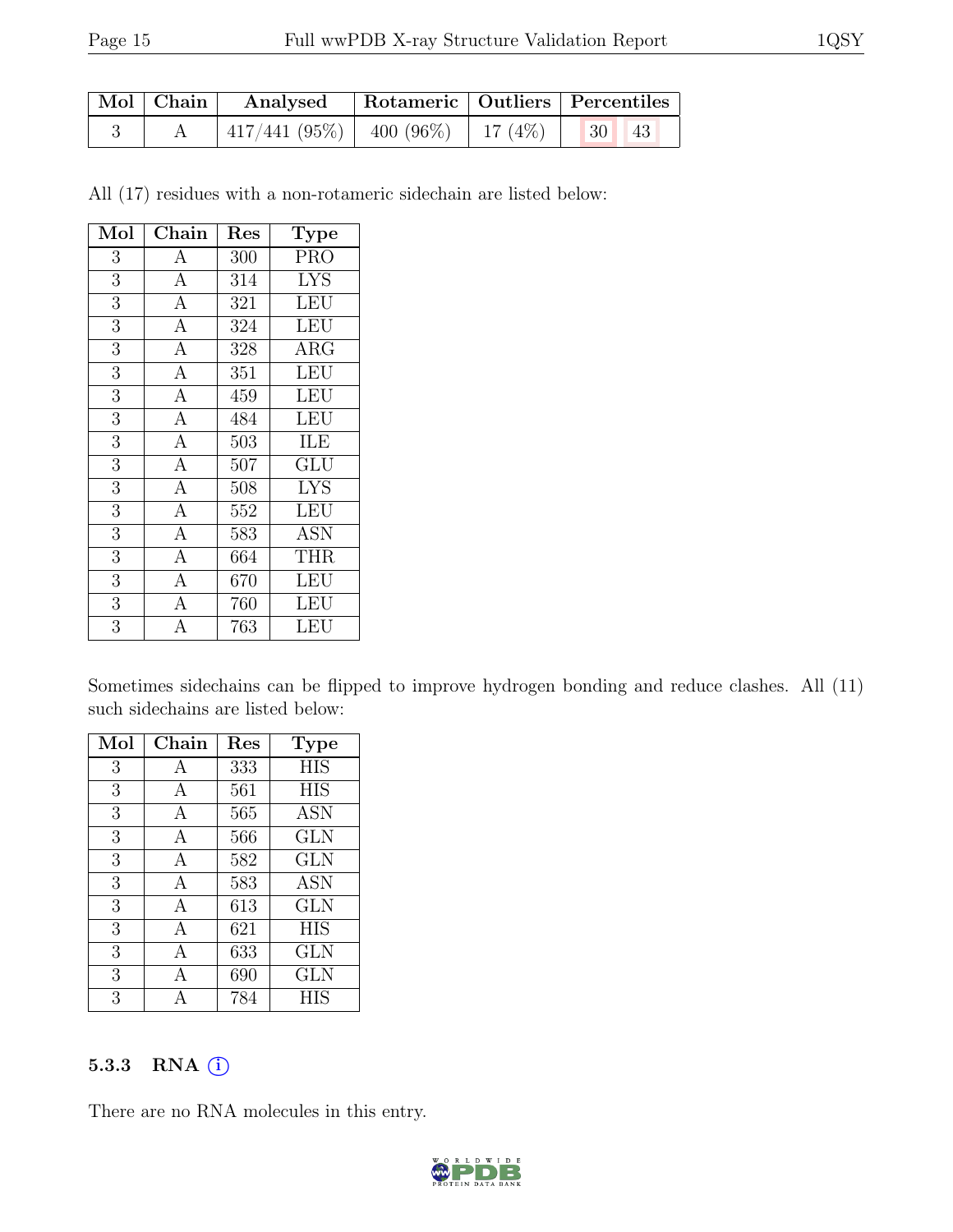## 5.4 Non-standard residues in protein, DNA, RNA chains (i)

1 non-standard protein/DNA/RNA residue is modelled in this entry.

In the following table, the Counts columns list the number of bonds (or angles) for which Mogul statistics could be retrieved, the number of bonds (or angles) that are observed in the model and the number of bonds (or angles) that are defined in the Chemical Component Dictionary. The Link column lists molecule types, if any, to which the group is linked. The Z score for a bond length (or angle) is the number of standard deviations the observed value is removed from the expected value. A bond length (or angle) with  $|Z| > 2$  is considered an outlier worth inspection. RMSZ is the root-mean-square of all Z scores of the bond lengths (or angles).

| Mol<br>Type | $\vert$ Chain $\vert$ Res $\vert$ | Link | Bond lengths |          |      | Bond angles |                       |      |         |
|-------------|-----------------------------------|------|--------------|----------|------|-------------|-----------------------|------|---------|
|             |                                   |      |              | Counts - | RMSZ | #Z  > 2     | $\sim$ Counts $\perp$ | RMSZ | $\# Z $ |
|             | 2DA                               |      |              | 17,22,23 | 0.69 |             | 13,31,34              | 0.89 | (7%)    |

In the following table, the Chirals column lists the number of chiral outliers, the number of chiral centers analysed, the number of these observed in the model and the number defined in the Chemical Component Dictionary. Similar counts are reported in the Torsion and Rings columns. '-' means no outliers of that kind were identified.

|     |  |                | Mol   Type   Chain   Res   Link   Chirals   Torsions   Rings |  |
|-----|--|----------------|--------------------------------------------------------------|--|
| 2DA |  | $112 \mid 2.1$ | $\mid 0/3/18/19 \mid 0/3/3/3 \mid$                           |  |

There are no bond length outliers.

All (1) bond angle outliers are listed below:

|  |  | $\mid$ Mol $\mid$ Chain $\mid$ Res $\mid$ Type $\mid$ Atoms | $\ Z\ $ | $\vert$ Observed $(^\circ)$ $\vert$ Ideal $(^\circ)$ |        |
|--|--|-------------------------------------------------------------|---------|------------------------------------------------------|--------|
|  |  | $112$   2DA   C5-C6-N6   2.26                               |         | 123.79                                               | 120.35 |

There are no chirality outliers.

There are no torsion outliers.

There are no ring outliers.

1 monomer is involved in 2 short contacts:

|  |               | Mol   Chain   Res   Type   Clashes   Symm-Clashes |
|--|---------------|---------------------------------------------------|
|  | $112 \pm 2DA$ |                                                   |

### 5.5 Carbohydrates  $(i)$

There are no monosaccharides in this entry.

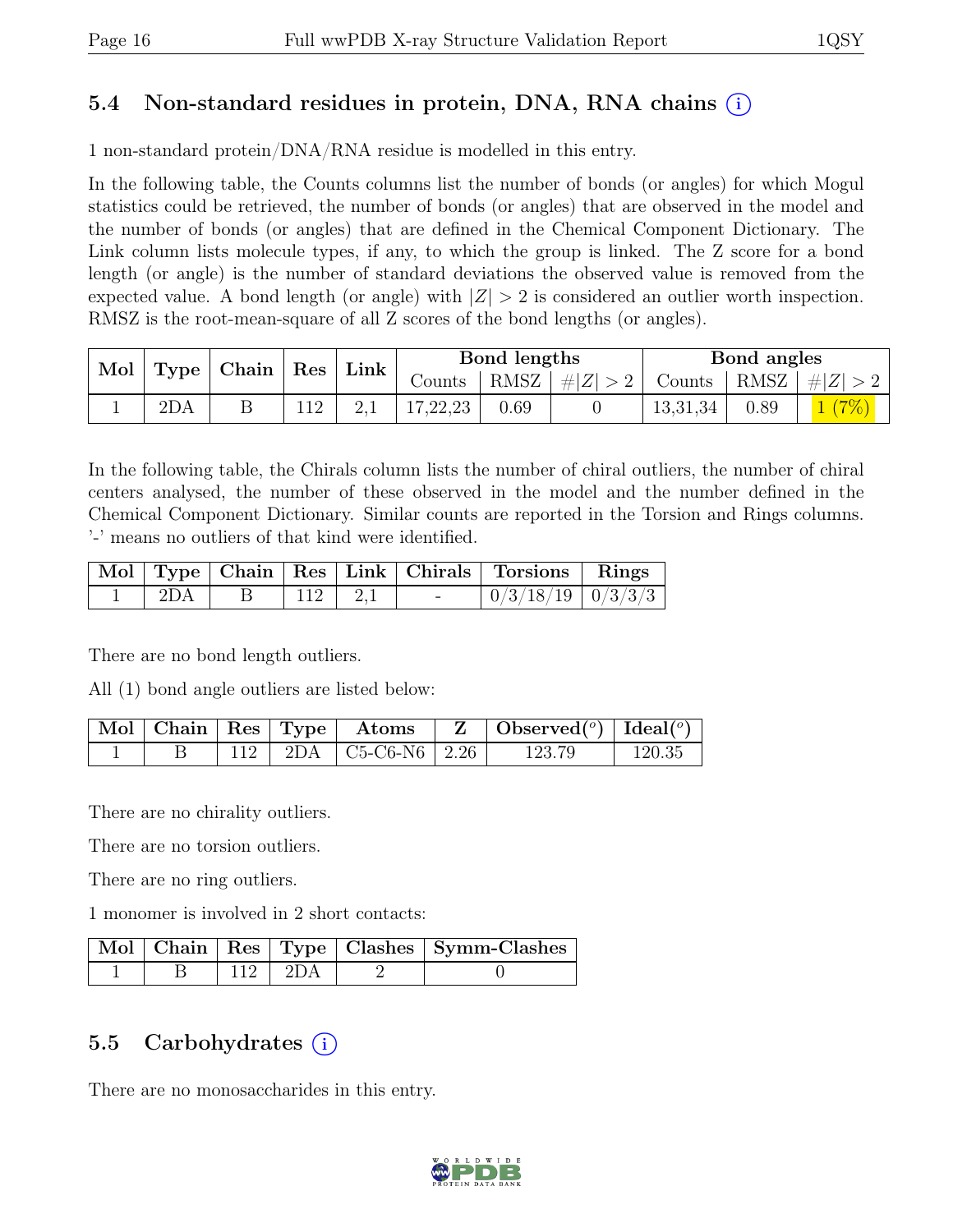## 5.6 Ligand geometry  $(i)$

Of 3 ligands modelled in this entry, 2 are monoatomic - leaving 1 for Mogul analysis.

In the following table, the Counts columns list the number of bonds (or angles) for which Mogul statistics could be retrieved, the number of bonds (or angles) that are observed in the model and the number of bonds (or angles) that are defined in the Chemical Component Dictionary. The Link column lists molecule types, if any, to which the group is linked. The Z score for a bond length (or angle) is the number of standard deviations the observed value is removed from the expected value. A bond length (or angle) with  $|Z| > 2$  is considered an outlier worth inspection. RMSZ is the root-mean-square of all Z scores of the bond lengths (or angles).

|  | Mol   Type   Chain   Res | Link |  | Bond lengths |          |      | Bond angles         |                                                      |      |       |
|--|--------------------------|------|--|--------------|----------|------|---------------------|------------------------------------------------------|------|-------|
|  |                          |      |  |              | Counts   |      | RMSZ   $\# Z  > 2$  | $\vert$ Counts $\vert$ RMSZ $\vert \# \vert Z \vert$ |      |       |
|  | <b>DDS</b>               |      |  |              | 25,31,31 | 1.57 | $\frac{7(28\%)}{1}$ | 26,48,48                                             | 1.04 | 2(7%) |

In the following table, the Chirals column lists the number of chiral outliers, the number of chiral centers analysed, the number of these observed in the model and the number defined in the Chemical Component Dictionary. Similar counts are reported in the Torsion and Rings columns. '-' means no outliers of that kind were identified.

|             |     |  | Mol Type Chain Res Link Chirals Torsions Rings |  |
|-------------|-----|--|------------------------------------------------|--|
| $\perp$ DDS | 113 |  | $\frac{3}{18/31/31}$   0/3/3/3                 |  |

All (7) bond length outliers are listed below:

| Mol | Chain | Res | <b>Type</b> | Atoms               | Z       | Observed $(A)$ | $Ideal(\AA)$ |
|-----|-------|-----|-------------|---------------------|---------|----------------|--------------|
| 5   | A     | 113 | <b>DDS</b>  | $C8-N7$             | $-3.50$ | 1.28           | 1.34         |
| 5   |       | 113 | <b>DDS</b>  | $C6-C5$             | $-2.67$ | 1.33           | 1.43         |
| 5   |       | 113 | <b>DDS</b>  | PG-O1G              | $-2.60$ | 1.42           | 1.50         |
| 5   |       | 113 | <b>DDS</b>  | $C5-C4$             | $-2.22$ | 1.35           | 1.40         |
| 5   |       | 113 | <b>DDS</b>  | $\overline{PB-O2B}$ | $-2.22$ | 1.44           | 1.55         |
| 5   |       | 113 | <b>DDS</b>  | PG-O2G              | $-2.09$ | 1.46           | 1.54         |
| 5   |       | 113 | <b>DDS</b>  | $C2-N1$             | $-2.07$ | 1.30           | 1.33         |

All (2) bond angle outliers are listed below:

| Mol        | Chain   Res   Type |     |            | Atoms       |      | Observed <sup>(<math>^o</math>)</sup> [Ideal( $^o$ ) |            |
|------------|--------------------|-----|------------|-------------|------|------------------------------------------------------|------------|
| $\tilde{}$ |                    | 113 | <b>DDS</b> | $C4-C5-N7$  | 2.56 | 112.07                                               | $109.40\,$ |
|            |                    | 113 | <b>DDS</b> | $PB-O3B-PG$ | 2.13 | 140.14                                               | 132.83     |

There are no chirality outliers.

All (3) torsion outliers are listed below:

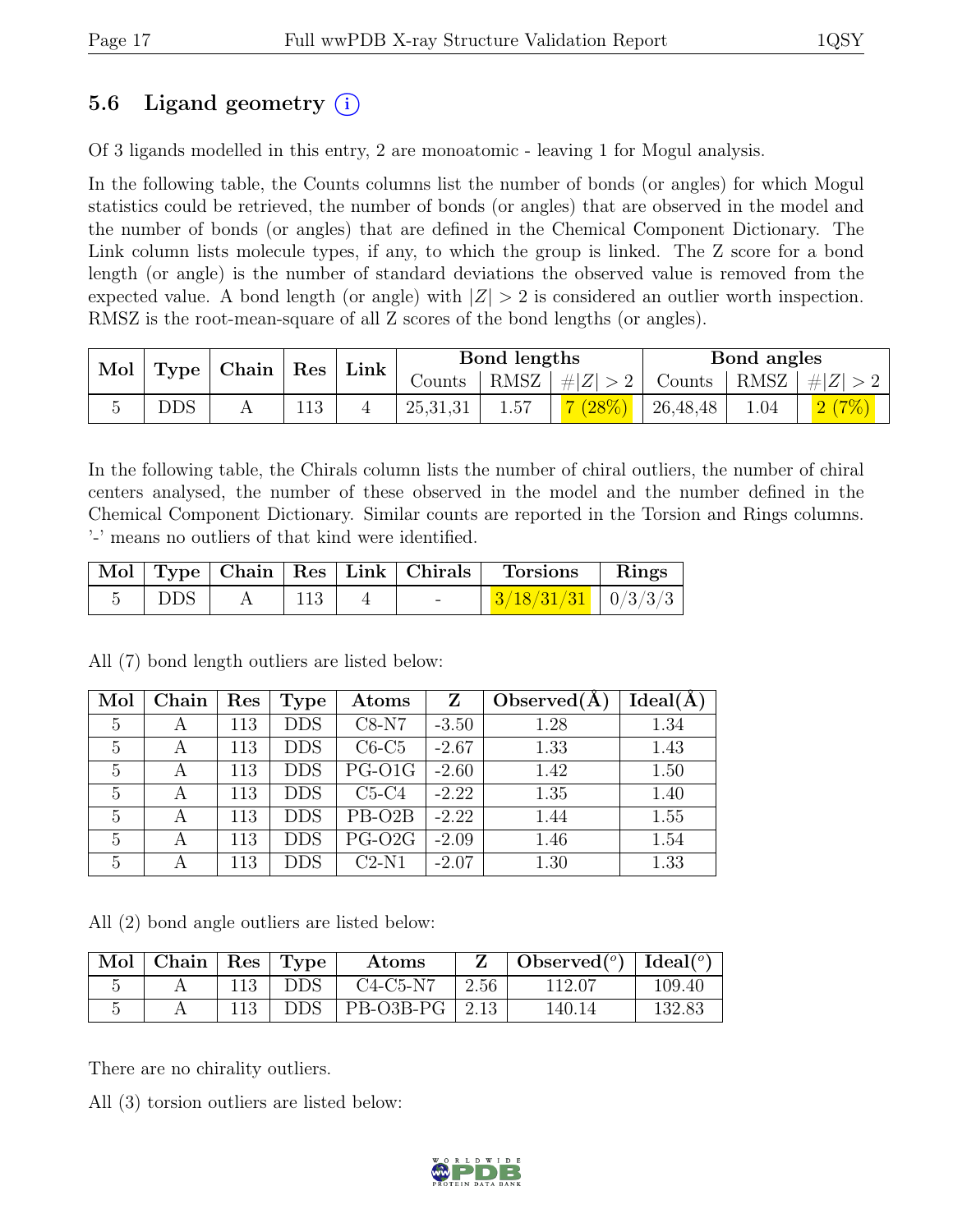| Mol | Chain | $Res \mid$ | Type       | Atoms                        |
|-----|-------|------------|------------|------------------------------|
|     |       | 113        | DDS        | PB-O3A-PA-O1A                |
| 5   |       | 113        | <b>DDS</b> | PB-O3A-PA-O2A                |
| 5   |       | 113        |            | $C4'$ - $C5'$ - $O5'$ - $PA$ |

There are no ring outliers.

1 monomer is involved in 3 short contacts:

|  |           | Mol   Chain   Res   Type   Clashes   Symm-Clashes |
|--|-----------|---------------------------------------------------|
|  | $113$ DDS |                                                   |

The following is a two-dimensional graphical depiction of Mogul quality analysis of bond lengths, bond angles, torsion angles, and ring geometry for all instances of the Ligand of Interest. In addition, ligands with molecular weight  $> 250$  and outliers as shown on the validation Tables will also be included. For torsion angles, if less then 5% of the Mogul distribution of torsion angles is within 10 degrees of the torsion angle in question, then that torsion angle is considered an outlier. Any bond that is central to one or more torsion angles identified as an outlier by Mogul will be highlighted in the graph. For rings, the root-mean-square deviation (RMSD) between the ring in question and similar rings identified by Mogul is calculated over all ring torsion angles. If the average RMSD is greater than 60 degrees and the minimal RMSD between the ring in question and any Mogul-identified rings is also greater than 60 degrees, then that ring is considered an outlier. The outliers are highlighted in purple. The color gray indicates Mogul did not find sufficient equivalents in the CSD to analyse the geometry.



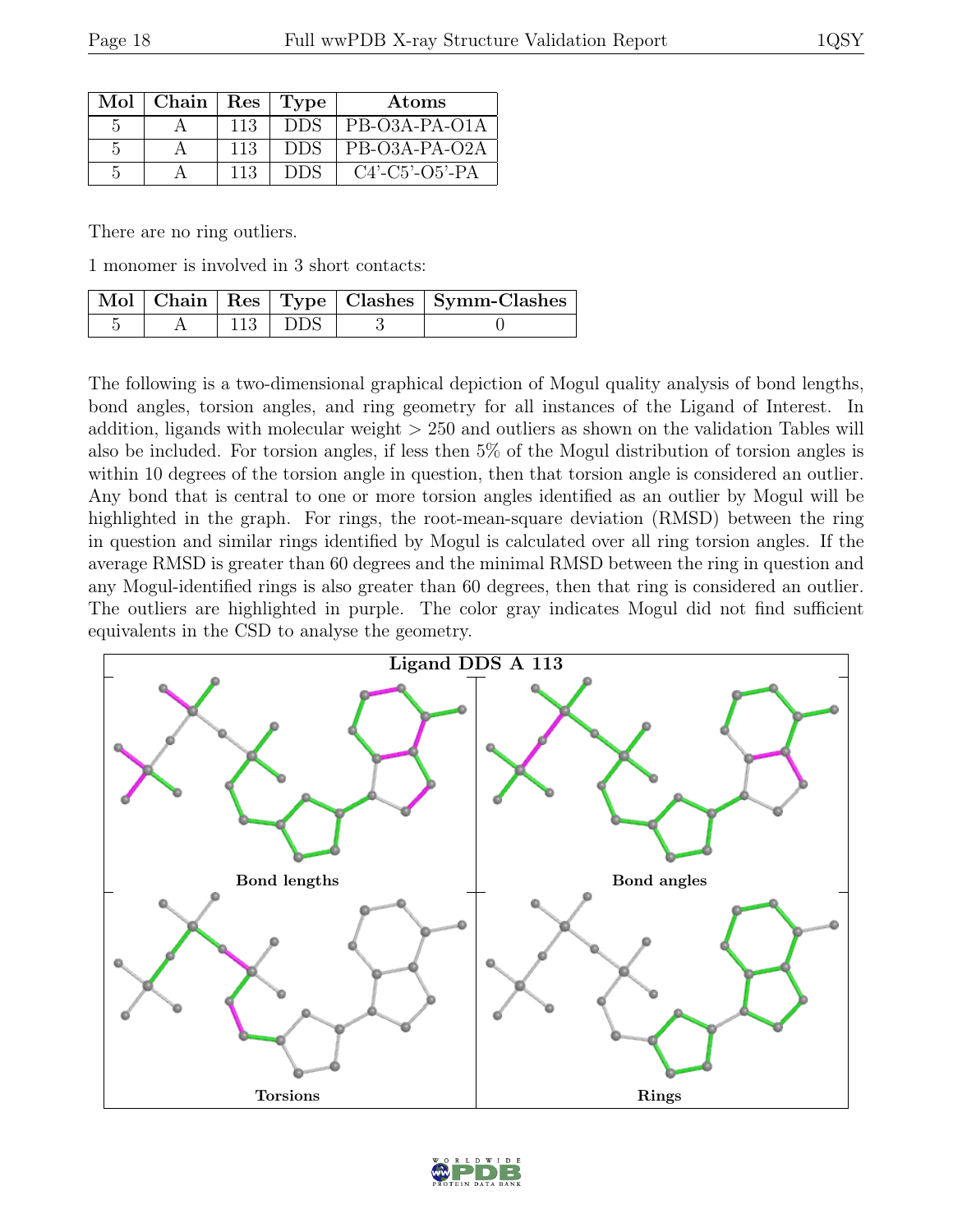# 5.7 Other polymers (i)

There are no such residues in this entry.

# 5.8 Polymer linkage issues  $(i)$

There are no chain breaks in this entry.